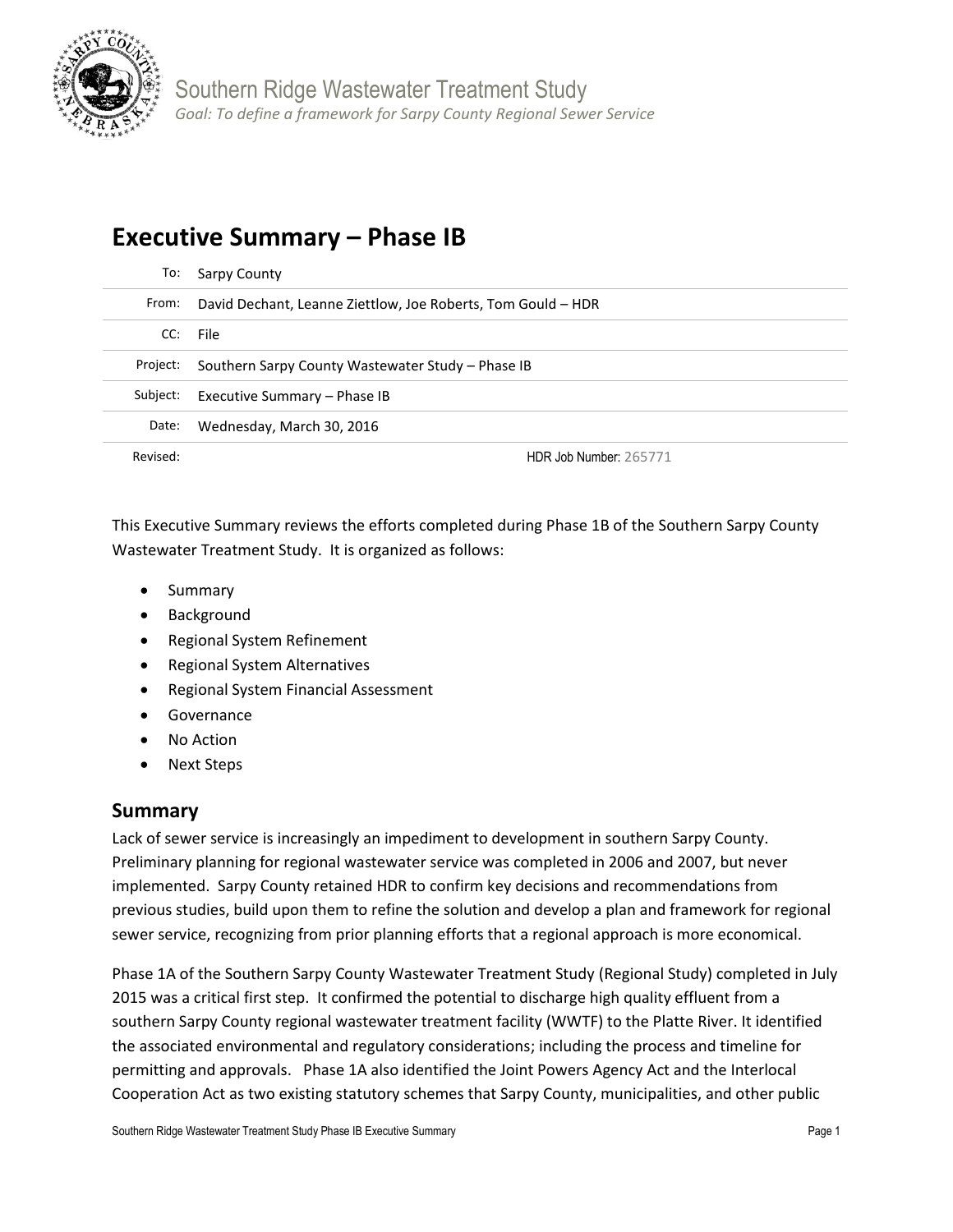

Southern Ridge Wastewater Treatment Study *Goal: To define a framework for Sarpy County Regional Sewer Service*

agencies may use to form a governing entity for wastewater treatment. Finally, it provided a summary of common themes/topics included in existing regional agreements from other communities.

Phase 1B of the Regional Study completed in March 2016 was a critical next step. The objective of Phase 1B was to evaluate and refine the regional system concept, evaluate alternatives, and assess the preliminary financial feasibility. Sarpy County led further discussion on a regional governance mechanism in a parallel effort.

Regional system refinement affirmed the technical concept and forecast future population growth in southern Sarpy County in coordination with other planning efforts. The growth forecast estimated an increase of over 85,000 residents over the 40-year study period (2015-2055). The number of major commercial and large industrial employees was estimated to nearly double in the same timeframe. The associated wastewater flow was estimated at 9.9 million gallons per day. Based on the forecasts, the regional wastewater concept was refined, including a system of interceptor sewers, pump stations, and interim satellite treatment facilities. Various wastewater treatment processes were explored, and cash flow requirements were identified.

The regional system alternatives effort defined and evaluated multiple regional wastewater treatment alternatives for southern Sarpy County. It resulted in the recommendation of a concept to construct a regional WWTF at the existing Springfield WWTF site. Relative cost effectiveness, non-monetary considerations, and stakeholder input provided the basis for this recommendation. It also provided a phased implementation plan and associated cash flow requirements for the recommended alternative.

The regional system financial assessment affirmed the preliminary financial feasibility of the recommended alternative, and identified the major considerations associated with funding. This preliminary assessment also included the identification of potential fatal flaws and provided possible alternative funding solutions.

Sarpy County initiated formal discussions with the stakeholder communities regarding the establishment of a regional governance entity. Through efforts of the stakeholder community and County legal staff, a draft agreement was circulated to the stakeholder communities. When completed, this Interlocal Cooperation Agreement intends to establish a Joint Public Agency for the construction and operation of a southern Sarpy County regional wastewater system. This agreement identifies its representative board, authority, and powers, among other related items.

The next steps for this project include investigating and garnering the community-wide support for this project; including political leaders, project advocates, and developer groups. Additionally, potential funding mechanisms need to be identified to support the initial financial assessment.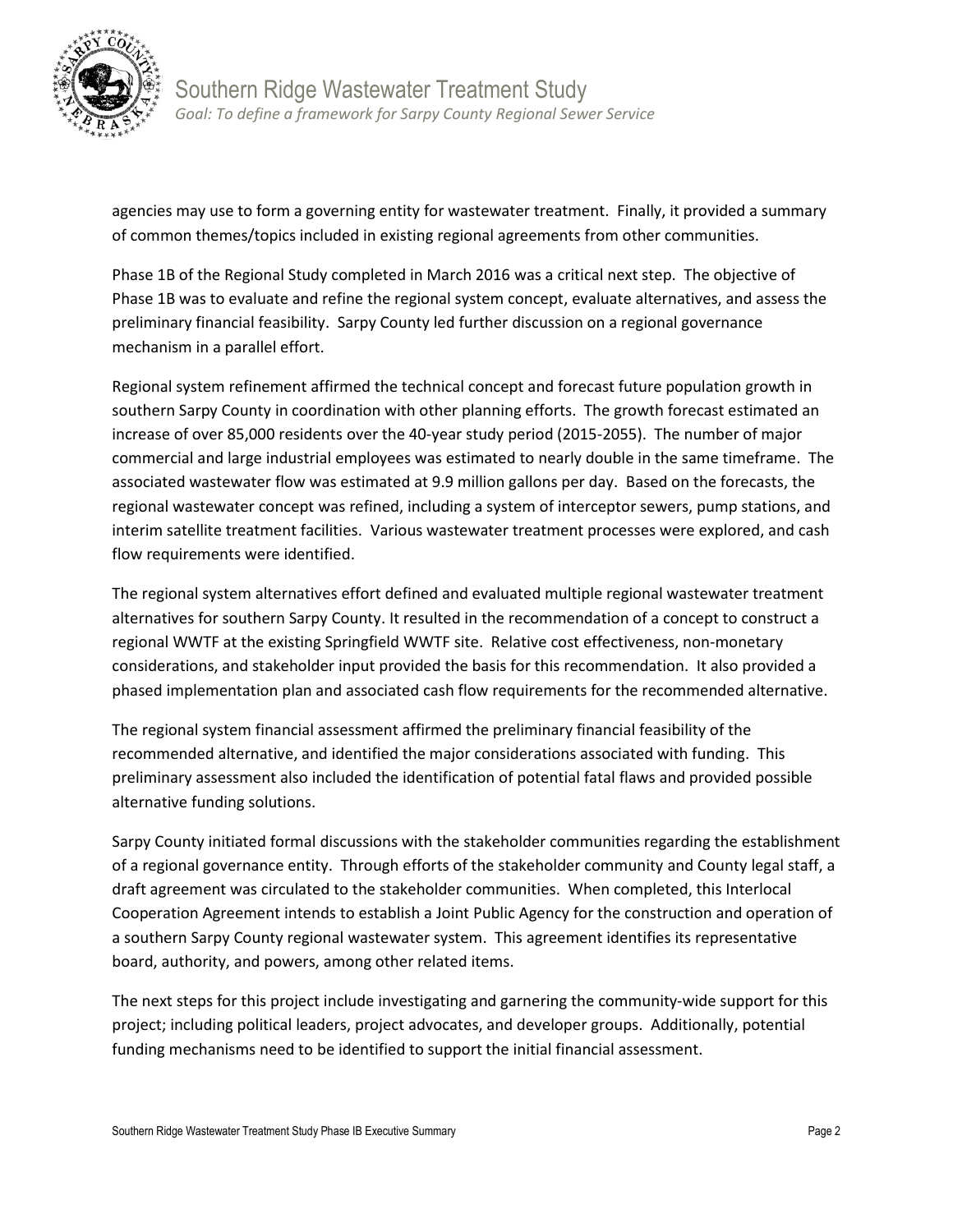

## Southern Ridge Wastewater Treatment Study *Goal: To define a framework for Sarpy County Regional Sewer Service*

## **Background**

The communities of Sarpy County, Nebraska have experienced explosive growth in recent years, specifically in areas where public water supplies and municipal sewerage systems are available. This growth has, and will continue, to create demand for water, wastewater, and other services. The ability to provide these services in Sarpy County has been dependent on where the growth is occurring due to a hydrologic ridgeline that divides Sarpy County. A northern portion drains to Papillion Creek and a southern portion drains to the Platte River.

Wastewater in northern Sarpy County is collected and conveyed through the Papillion Creek watershed to the City of Omaha's Papillion Creek Wastewater Treatment Plant (PCWWTP). At that facility, it is treated and discharged to the Missouri River.

In southern Sarpy County, providing wastewater services has been more challenging. Currently, the following wastewater treatment mechanisms are in place for areas south of the hydrologic ridgeline:

- Wastewater from the Gretna, Papillion, and Bellevue areas is collected and pumped over the ridgeline to the Papillion Creek watershed. There it is conveyed to the City of Omaha PCWWTP.
- Wastewater from the Nebraska Crossing Outlets (shopping mall) and related development in the southwest portion of the County is collected and conveyed to a package treatment plant east of the Nebraska Crossing Outlets where it is treated and discharged into an unnamed tributary of Buffalo Creek (and eventually to the Platte River).
- Treated wastewater from South Bend is presently discharged to Fountain Creek and subsequently the Platte River.
- Wastewater in the Springfield area is collected and conveyed through the Springfield Creek watershed to the Springfield Wastewater Treatment Facility (WWTF). There it is treated and discharged to Springfield Creek.
- Wastewater from single-family developments throughout rural Sarpy County is treated and infiltrated through septic systems.

Challenges to developing such a regional system also exist. For example, the ability to pump over the ridge is generally a less costly, short-term solution (on a case-by-case basis). Additionally, the traditional metro area model of targeting perimeter growth areas, sequentially extending interceptor sewers to those growth areas, and having developers follow suit, does not work in Sarpy County. Growth pressure is on the wrong end, the upstream end, and scattered across the watershed. The initial capital investment for a regional system to deliver flows for treatment at the south end of the watershed would be significant. Furthermore, Bellevue, Gretna, Papillion, and Springfield are all experiencing growth. It would be unlikely that they would circumvent growth to focus growth in one area initially and then sequentially in additional areas as needed.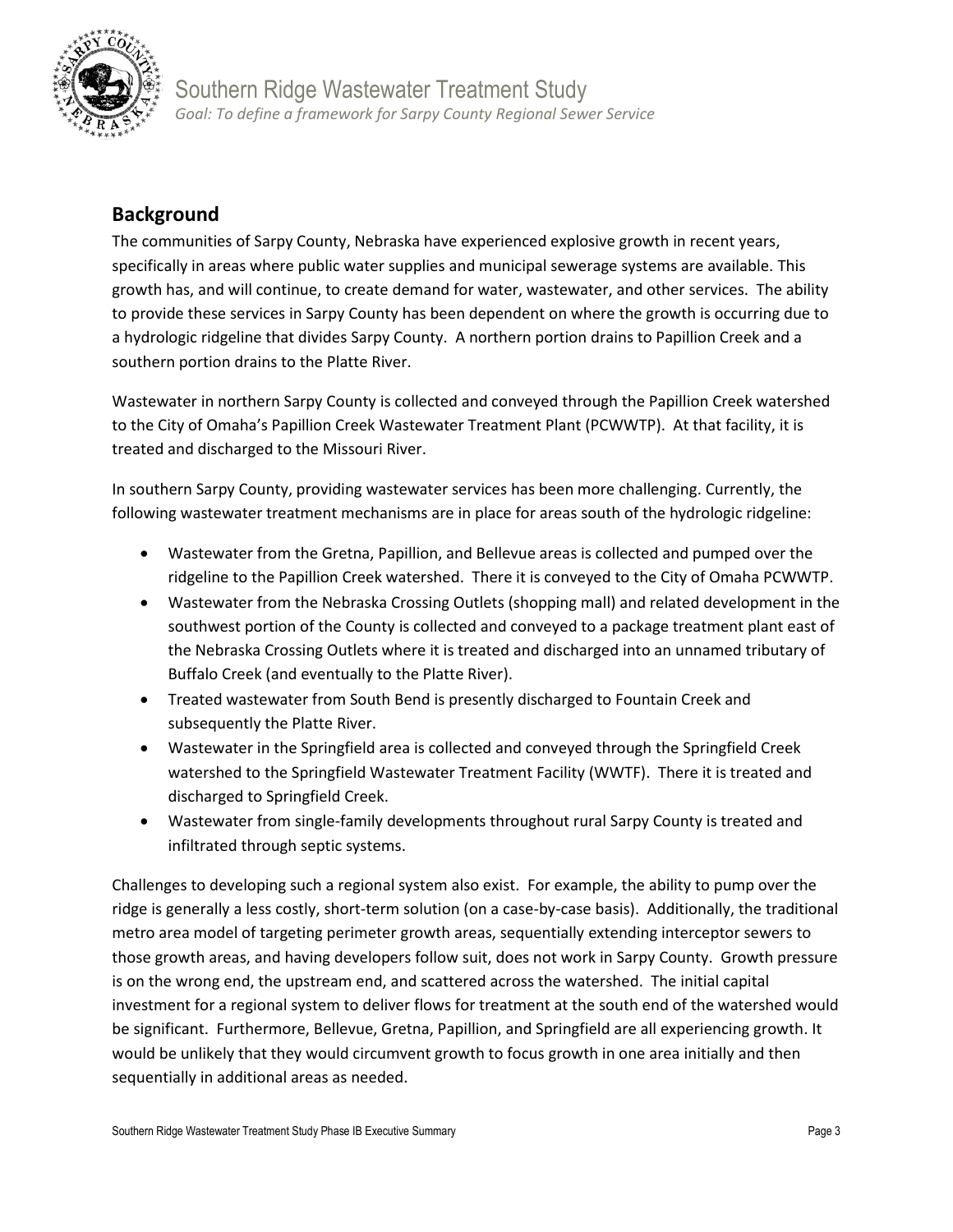

Another challenge to developing a regional system is that Sarpy County does not currently have the authority to provide domestic wastewater treatment. The Nebraska League of Municipalities opposed the County's prior efforts for legislative authority to provide residential wastewater treatment. Therefore, at the core of providing a long-term regional solution to the Sarpy County wastewater needs is the desire to establish some form of a regional authority or system. For any regionalization effort, key considerations include the administrative, legal, political, and financial framework that would define the governance of such a system. A foundation of regionalization is that it provides an overall benefit to the regional stakeholders.

HDR completed studies for Sarpy County in 2006 and 2007 that conceptualized development of a regional system that would ultimately collect and convey wastewater from south of the ridgeline to a 10-12 million gallon per day (mgd) regional WWTF that would discharge an average of 15 to 18 cubic feet per second (cfs) of treated effluent to the Platte River. The most likely location for the facility would be south of Springfield and within one mile of the Platte River. As the prior studies were completed, the economy turned downward and development pressure subsided. The regional wastewater system was not implemented.

Development pressure makes wastewater service in southern Sarpy County a priority again. Sarpy County requested that HDR develop this Southern Sarpy County Wastewater Treatment Study (Regional Study). The intent is to confirm key decisions and recommendations from the previous studies, build upon them to refine the solution and develop a plan and framework for regional sewer service: recognizing that such a regional approach is likely more economical.

Work to date was completed in two phases. The first phase, known as Phase IA, considered and reached the following conclusions.

- **Regulatory.** There are no major barriers to a National Pollution Discharge Elimination System (NPDES) permit for a regional WWTF in Southern Sarpy County with an effluent discharge to the Platte River.
- **Environmental.** Threatened and endangered species will be a consideration. Advanced levels of wastewater treatment will protect aquatic species, and facility siting will protect terrestrial species. Likewise, siting will avoid existing wellhead protection areas. Finally, wetlands impacts will be avoided through siting, or otherwise mitigated.
- **Governance.** Existing Nebraska legislation, either the Joint Powers Act or Interlocal Cooperation Act, provide the framework for creation and governance of a regional wastewater utility.

Phase IA also worked towards garnering support for a regional wastewater solution. Initial stakeholder meetings focused on establishing interest and understanding key issues associated with developing a regional alliance for wastewater service.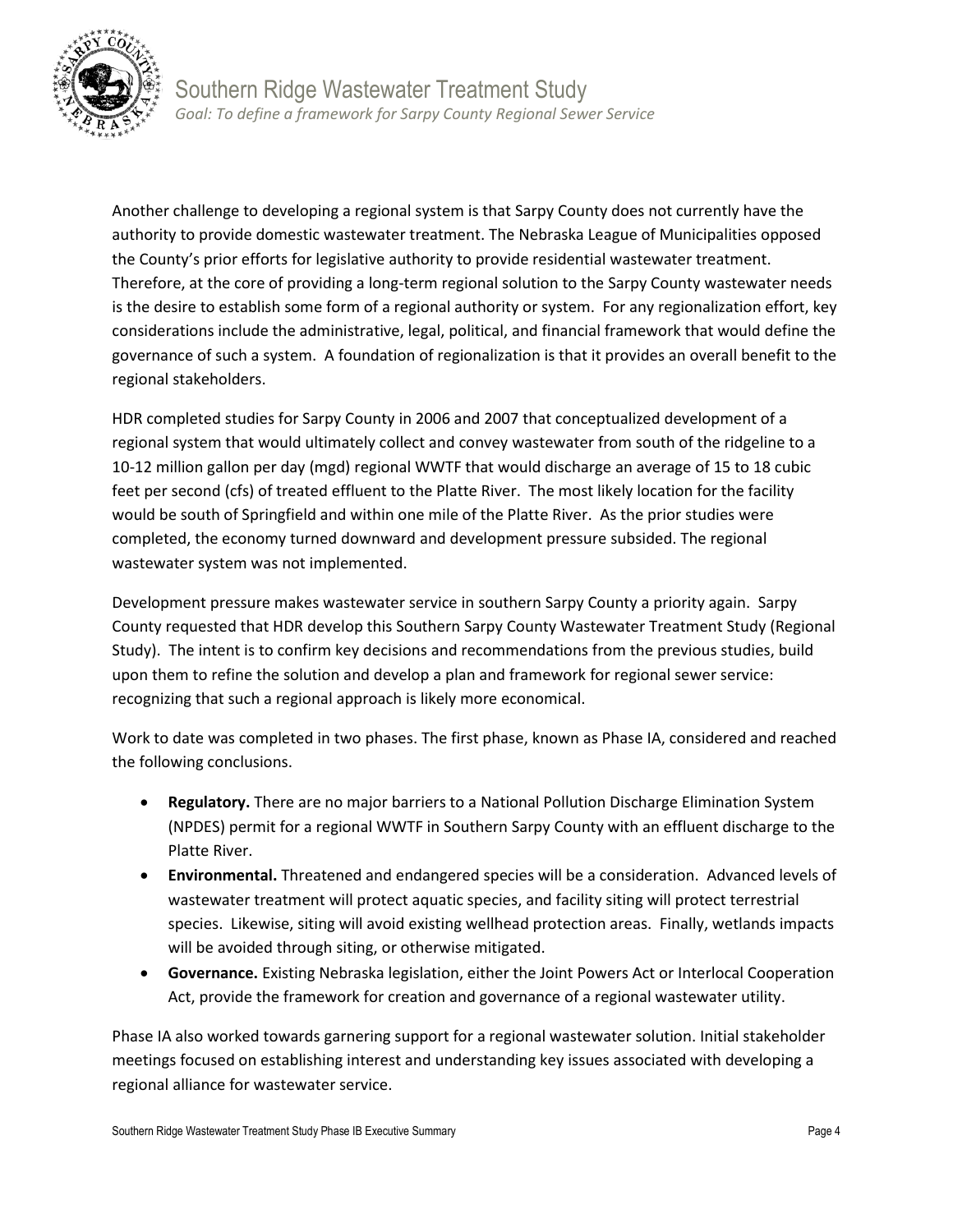

The second phase, known as Phase 1B, included the following:

- Regional System Refinement
- Regional Alternatives
- Regional System Financial Feasibility

This Technical Memorandum summarizes the results of Phase 1B.

## **Regional System Refinement**

The Platte River Regional Wastewater System Refinement Technical Memorandum refined the prior concept for a regional wastewater system in southern Sarpy County discharging treated wastewater to the Platte River. It incorporates stakeholder input, includes growth and flow forecasts, identifies the necessary wastewater conveyance and treatment facilities, and proposes a phased implementation plan. The refined concept is referred to as the "Baseline Concept."

As growth in Sarpy County continues to consume developable area north of the hydrologic ridgeline, growth pressure will redirect to southern Sarpy County. In order to support the impending growth, wastewater service south of the ridgeline is essential. The Southern Sarpy County Master Plan Phase I and II developed a regional wastewater concept in 2006 and 2007. The recommended concept included a regional WWTF discharging treated effluent from the Buffalo Creek, Springfield Creek, and Zweibel Creek drainage basins in southern Sarpy County to the Platte River. It also included a system of interceptor sewers, pump stations, and interim satellite treatment facilities.

Phase 1A of the current Regional Study validated the feasibility of the previously developed regional wastewater concept given regulatory, environmental, and governance considerations. Phase 1B, refined the regional wastewater concept, forecast future growth and flows in southern Sarpy County with input from various stakeholders, explored likely treatment processes, developed a phasing strategy, and identified cash flow requirements.

The growth forecasting process involved several stakeholder meetings and close coordination with other planning efforts. The process projected that the population of southern Sarpy County would experience an increase of over 85,000 residents, nearly four times the current population, over the 40-year study period (2015-2055). Likewise, the process estimated the number of major commercial and large industrial employees to nearly double (approximately 18,600 new employees). Finally, it projected wastewater flow for this growth to be 9.9 mgd. Table ES1 summarizes growth-forecasting efforts.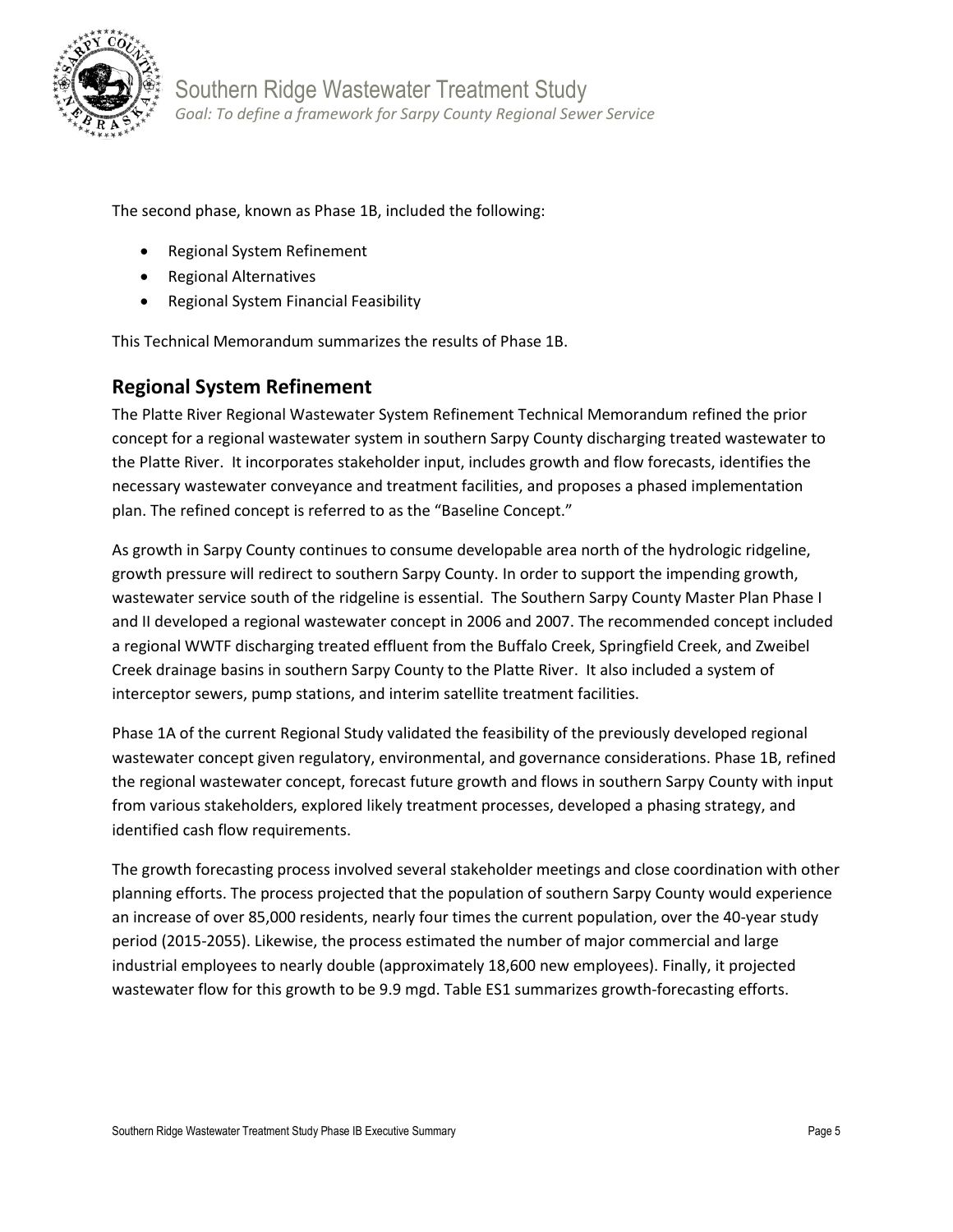

| Table ES1 - Southern Sarpy County Growth Forecasting |            |            |                    |             |           |  |  |
|------------------------------------------------------|------------|------------|--------------------|-------------|-----------|--|--|
| Year                                                 | Population | Employment | <b>Total Acres</b> | <b>Flow</b> |           |  |  |
|                                                      |            |            | <b>Residential</b> | Com./Ind.   | [qpd]     |  |  |
| 2020                                                 | 1,270      | 220        | 160                | 10          | 139,390   |  |  |
| 2025                                                 | 6,160      | 1,170      | 760                | 70          | 682,580   |  |  |
| 2030                                                 | 17,040     | 3,330      | 2,100              | 180         | 1,892,870 |  |  |
| 2035                                                 | 28,450     | 5,650      | 3,510              | 310         | 3,166,520 |  |  |
| 2040                                                 | 44,760     | 8,970      | 5,530              | 500         | 5,136,580 |  |  |
| 2045                                                 | 61,070     | 12,320     | 7,540              | 680         | 6,958,040 |  |  |
| 2050                                                 | 73,870     | 15,430     | 9,120              | 850         | 8,415,130 |  |  |
| 2055                                                 | 86,670     | 18,600     | 10,700             | 1,030       | 9,875,520 |  |  |

The regional wastewater concept is expected to be implemented in three phases according to the projected growth and flow demands. The first phase, subdivided into Phase 1A and Phase 1B, would support immediate and short-term growth areas identified by stakeholders. Phase 1A facilities could be completed under separate Interlocal Agreements between affected stakeholders in each basin. Phase 1 includes an expansion of the existing Springfield WWTF, several small interim satellite treatment facilities, and a series of interceptor sewers in the drainage basins. The regional entity established through the Joint Powers Act Agreement would operate Phase 1 facilities and proceed with planning and construction of subsequent phases.

The second phase would accommodate longer-term growth through the construction of several miles of interceptor sewer, a regional pump station, and force main in the Zweibel Creek Basin, and a regional WWTF with biological nutrient removal and ultraviolet disinfection in the southern end of the Springfield Creek Basin. The final phase would accommodate new growth south of the ridgeline through the end of the study period (2055) through expansion of the previously constructed regional WWTF and regional pump station, and extension of interceptor sewers. Figures ES1 and ES2 show the phased regional wastewater concept and likely wastewater treatment process, respectively.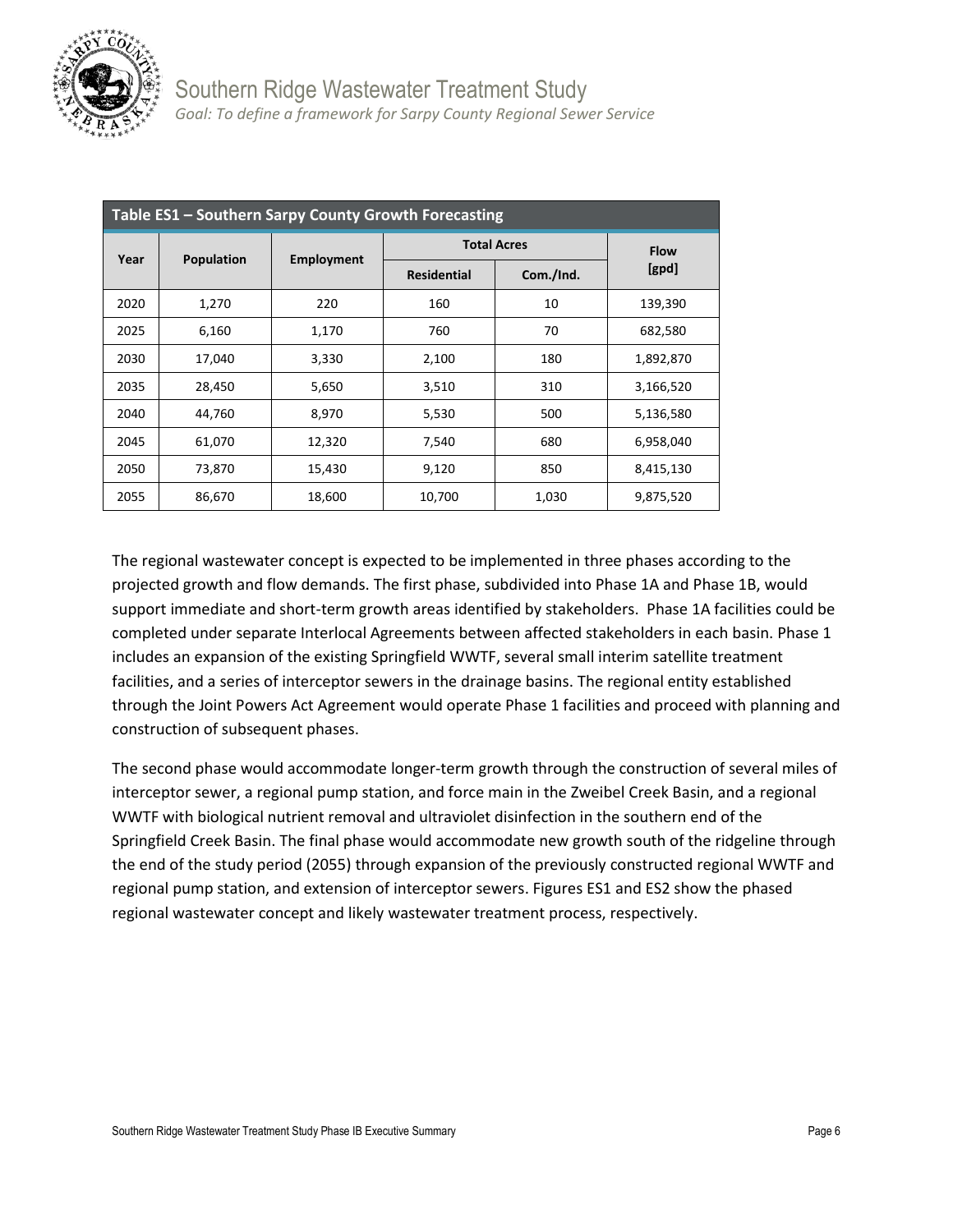

Southern Ridge Wastewater Treatment Study *Goal: To define a framework for Sarpy County Regional Sewer Service*



**Figure ES1. Refined Regional Concept (Baseline Concept)**



**Figure ES2. Regional WWTF – Potential Treatment Schematic**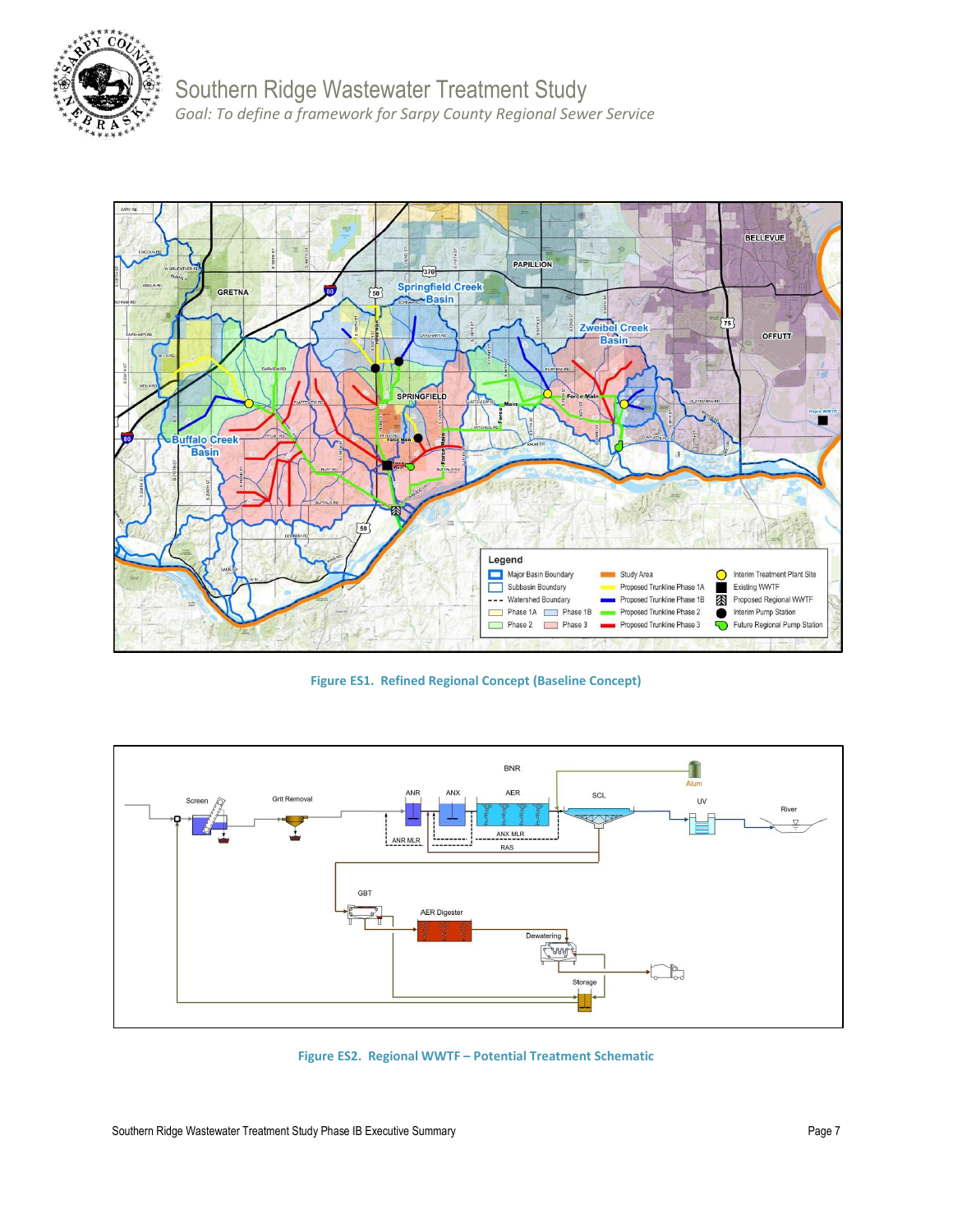

Table ES2 presents preliminary capital and annual O&M cost estimates for each phase of the regional wastewater concept. The estimates were developed using an assortment of available data.

| Table ES2 - Preliminary Cost Estimate - Baseline Concept (\$2015) |               |                       |  |  |
|-------------------------------------------------------------------|---------------|-----------------------|--|--|
| <b>Phase</b>                                                      | Capital       | <b>Annual O&amp;M</b> |  |  |
| Phase 1A                                                          | \$22,600,000  | \$1,800,000           |  |  |
| Phase 1B                                                          | \$28,500,000  | \$3,800,000           |  |  |
| Phase 2                                                           | \$115,100,000 | \$4,500,000           |  |  |
| Phase 3                                                           | \$54,600,000  | \$6,300,000           |  |  |
| Total                                                             | \$220,800,000 |                       |  |  |

## **Regional System Alternatives**

The Regional Wastewater Treatment Alternatives Technical Memorandum defined and evaluated multiple regional wastewater treatment alternatives for southern Sarpy County, and culminated in the recommendation of a regional wastewater concept based on relative cost effectiveness, nonmonetary considerations, and stakeholder input. It also provided a phased implementation plan and associated cash flow requirements for the recommended alternative.

Five regional wastewater concepts with varying locations for regional wastewater treatment were evaluated, and include the following:

- Baseline Concept New regional WWTF in southern Sarpy County for treatment of wastewater from the Buffalo Creek, Springfield Creek, and Zweibel Creek basins
- Alternative 1 Expansion of the existing Springfield WWTF for treatment of wastewater from the Buffalo Creek, Springfield Creek, and Zweibel Creek basins
- Alternative 2 Expansion of the City of Omaha's PCWWTP for treatment of wastewater from the Buffalo Creek, Springfield Creek, and Zweibel Creek basins
- Alternative 3 Expansion of the existing Springfield WWTF for treatment of wastewater from the Buffalo Creek and Springfield Creek basins, and expansion of the City of Omaha's PCWWTP for treatment of wastewater from the Zweibel Creek basin
- Alternative 4 Construction of a new regional WWTF in southern Sarpy County for treatment of wastewater from the Buffalo Creek and Springfield Creek basins, and expansion of the City of Omaha's PCWWTP for treatment of wastewater from the Zweibel Creek basin

Table ES3 presents a quantitative comparison of each regional wastewater treatment concepts.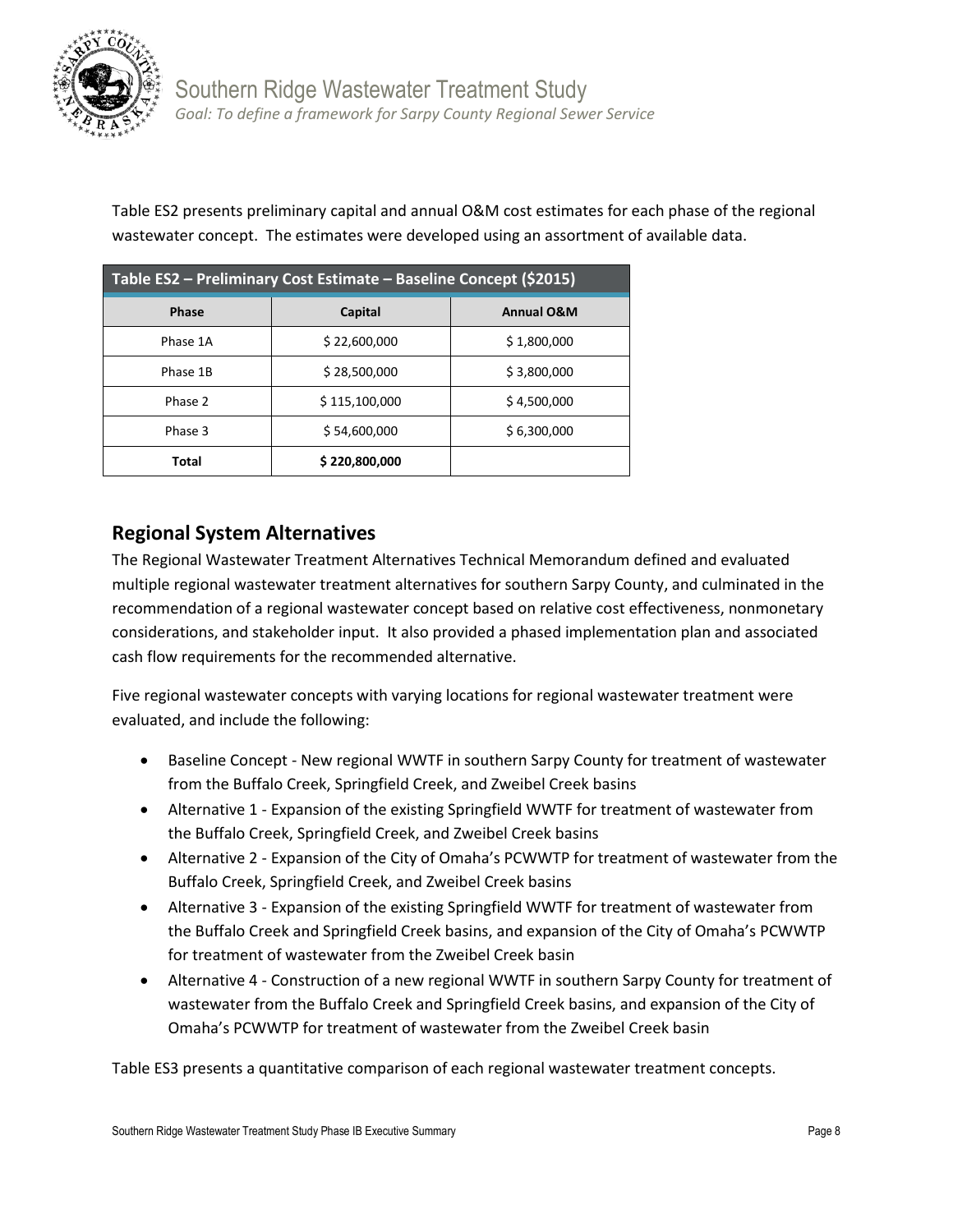

| Table ES3 - Regional Wastewater Concepts Summary Statistics |                                  |                              |                                        |                                          |                                                                 |  |  |
|-------------------------------------------------------------|----------------------------------|------------------------------|----------------------------------------|------------------------------------------|-----------------------------------------------------------------|--|--|
| Parameter                                                   | <b>Baseline Concept</b>          | <b>Alternative 1</b>         | <b>Alternative 2</b>                   |                                          | <b>Alternative 4</b>                                            |  |  |
| Location of Regional<br><b>Wastewater Treatment</b>         | New WWTF South<br>of Springfield | Expanded<br>Springfield WWTF | <b>Expanded Omaha</b><br><b>PCWWTP</b> | Expanded<br>Springfield WWTF<br>/ PCWWTP | New WWTF South<br>of Springfield /<br>Expanded<br><b>PCWWTP</b> |  |  |
| Capacity of New Regional<br>/ Expanded WWTF                 | 9.9 MGD                          | 9.9 MGD                      | 9.9 MGD                                | 6.6 MGD $/$ 3.3<br>MGD                   | 6.6 MGD $/3.3$<br>MGD                                           |  |  |
| Anticipated No. of Phases                                   | 4 (Phases 1A, 1B,<br>2, 3)       | 4 (Phases 1A, 1B,<br>2, 3)   | 4 (Phases 1A, 1B,<br>2, 3)             | 4 (Phases 1A, 1B,<br>2, 3)               | 4 (Phases 1A, 1B,<br>2, 3)                                      |  |  |
| No. of Interim WWTF                                         | 4                                | 4                            | 4                                      | 4                                        | 4                                                               |  |  |
| No. of Pump Stations                                        | 5                                | 5                            | 6                                      | 5                                        | 5                                                               |  |  |
| Approximate LF of Force<br>Main                             | 85,000                           | 80,000                       | 165,000                                | 65,000                                   | 65,000                                                          |  |  |
| Approximate LF of<br><b>Interceptor Sewer</b>               | 285,000                          | 275,000                      | 285,000                                | 275,000                                  | 285,000                                                         |  |  |
| Approx. LF of Outfall<br>Sewer                              | 3,000                            | 11,000                       | N/A                                    | 11,000                                   | 3,000                                                           |  |  |

Capital, operations and maintenance (O&M), and present worth costs were estimated for the Baseline Concept and each of the four evaluated alternatives. Capital costs include estimated construction costs, a contingency, and an allowance for engineering, legal, and administrative costs. O&M costs account for general labor, chemicals, electrical, infrastructure/equipment preventative maintenance, and a multiplier to cover administrative/overhead costs, major system repair, and other miscellaneous operating expenses. Capital and O&M costs reflect the estimated unit cost information presented in the Platte River Regional Wastewater System Refinement Technical Memorandum. Table ES4 presents preliminary cost estimates for each regional wastewater concept.

| Table ES4 - Preliminary Cost Estimates (\$2015) |                     |                           |                                 |  |  |  |
|-------------------------------------------------|---------------------|---------------------------|---------------------------------|--|--|--|
| <b>Regional Wastewater</b><br>Concept           | <b>Capital Cost</b> | <b>Total O&amp;M Cost</b> | <b>Total Present Worth Cost</b> |  |  |  |
| <b>Baseline</b>                                 | \$220,800,000       | \$152,500,000             | \$373,300,000                   |  |  |  |
| Alternative 1                                   | \$219,400,000       | \$152,400,000             | \$371,800,000                   |  |  |  |
| Alternative 2                                   | \$171,600,000       | \$362,900,000             | \$534,500,000                   |  |  |  |
| Alternative 3                                   | \$192,900,000       | \$214,300,000             | \$407,200,000                   |  |  |  |
| Alternative 4                                   | \$193,500,000       | \$214,400,000             | \$407,900,000                   |  |  |  |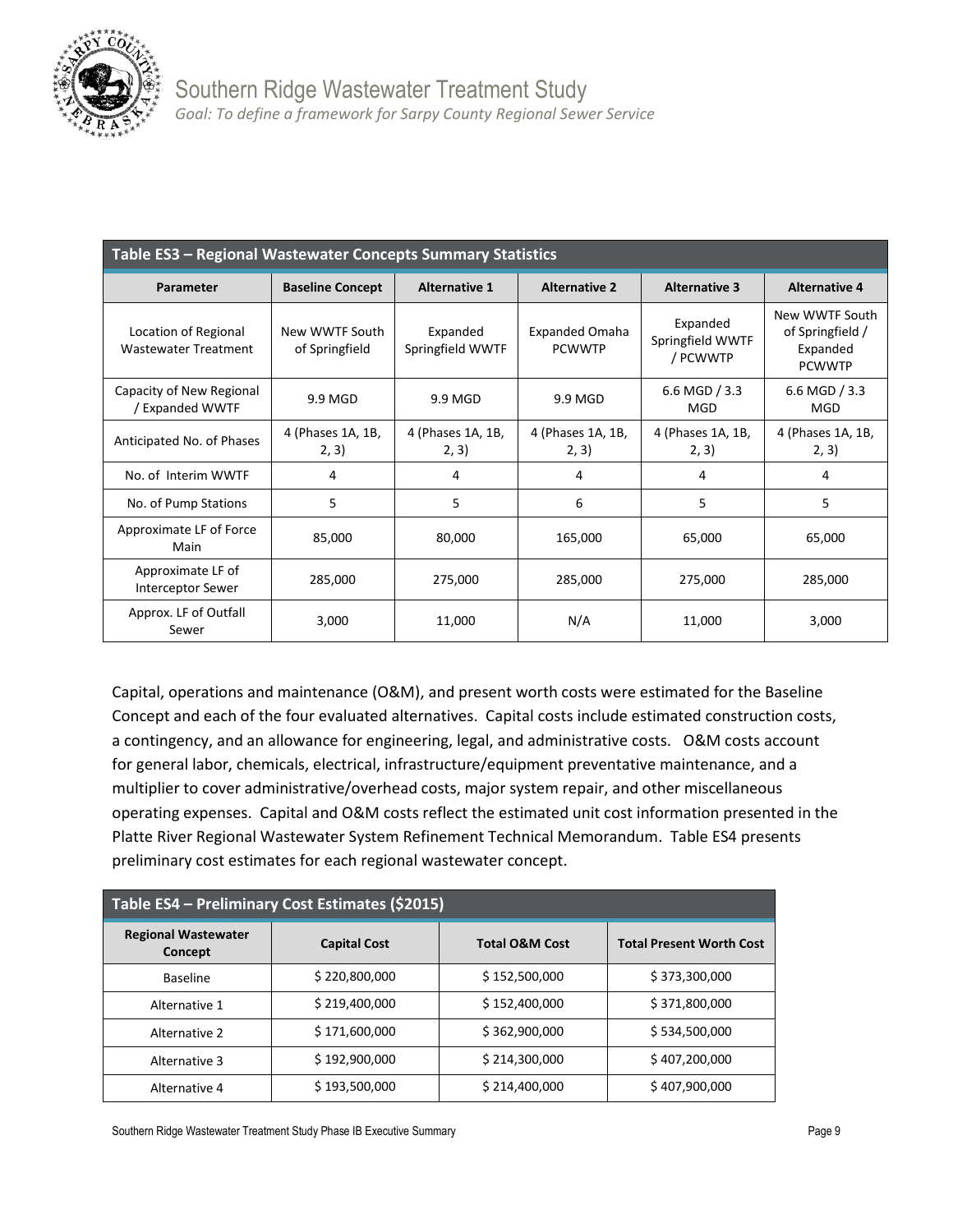



The annual capital and O&M outlays for each of the alternatives were shown to be relatively consistent for each phase, regardless of alternative. Figure ES3 identifies the annual outlay for Alternative 1.

**Figure ES3. Annual Outlay – Expanded Springfield Wastewater Treatment Facility**

Nonmonetary considerations were also evaluated. Six non-monetary criteria with multiple sub-criteria were utilized to score each of the five regional wastewater concepts. This analysis was emphasized due to the relative closeness of the cost estimates. Table ES5 presents the nonmonetary evaluation matrix assuming an equal priority weighting.

| <b>Table ES5 - Nonmonetary Evaluation Matrix</b> |                            |                      |                      |                      |                                 |  |
|--------------------------------------------------|----------------------------|----------------------|----------------------|----------------------|---------------------------------|--|
|                                                  | <b>Baseline</b><br>Concept | <b>Alternative 1</b> | <b>Alternative 2</b> | <b>Alternative 3</b> | <b>Alternative 4</b>            |  |
| <b>Evaluation Criteria / Sub-Criteria</b>        | <b>New Regional</b>        | Springfield          | <b>PCWWTP</b>        | SF&<br><b>PCWWTP</b> | <b>New Regional</b><br>& PCWWTP |  |
| <b>Environmental Impacts</b>                     | 2.4                        | 2.8                  | 2.4                  | 2.4                  | 2.2                             |  |
| <b>Water Quality Impacts</b>                     | 2.0                        | 2.0                  | 2.5                  | 2.3                  | 2.3                             |  |
| Ease of Permitting                               | 1.8                        | 2.3                  | 2.5                  | 2.3                  | 1.8                             |  |
| Implementability                                 | 2.5                        | 2.7                  | 2.3                  | 2.0                  | 1.8                             |  |
| Stakeholder and Public Acceptance                | 2.3                        | 2.7                  | 2.0                  | 2.3                  | 2.3                             |  |
| Sustainability                                   | 1.7                        | 1.7                  | 2.3                  | 2.0                  | 2.0                             |  |
| <b>Total Score</b>                               | 12.7                       | 14.1                 | 14.1                 | 13.2                 | 12.4                            |  |

Southern Ridge Wastewater Treatment Study Phase IB Executive Summary **Page 10 Page 10 Page 10 Page 10**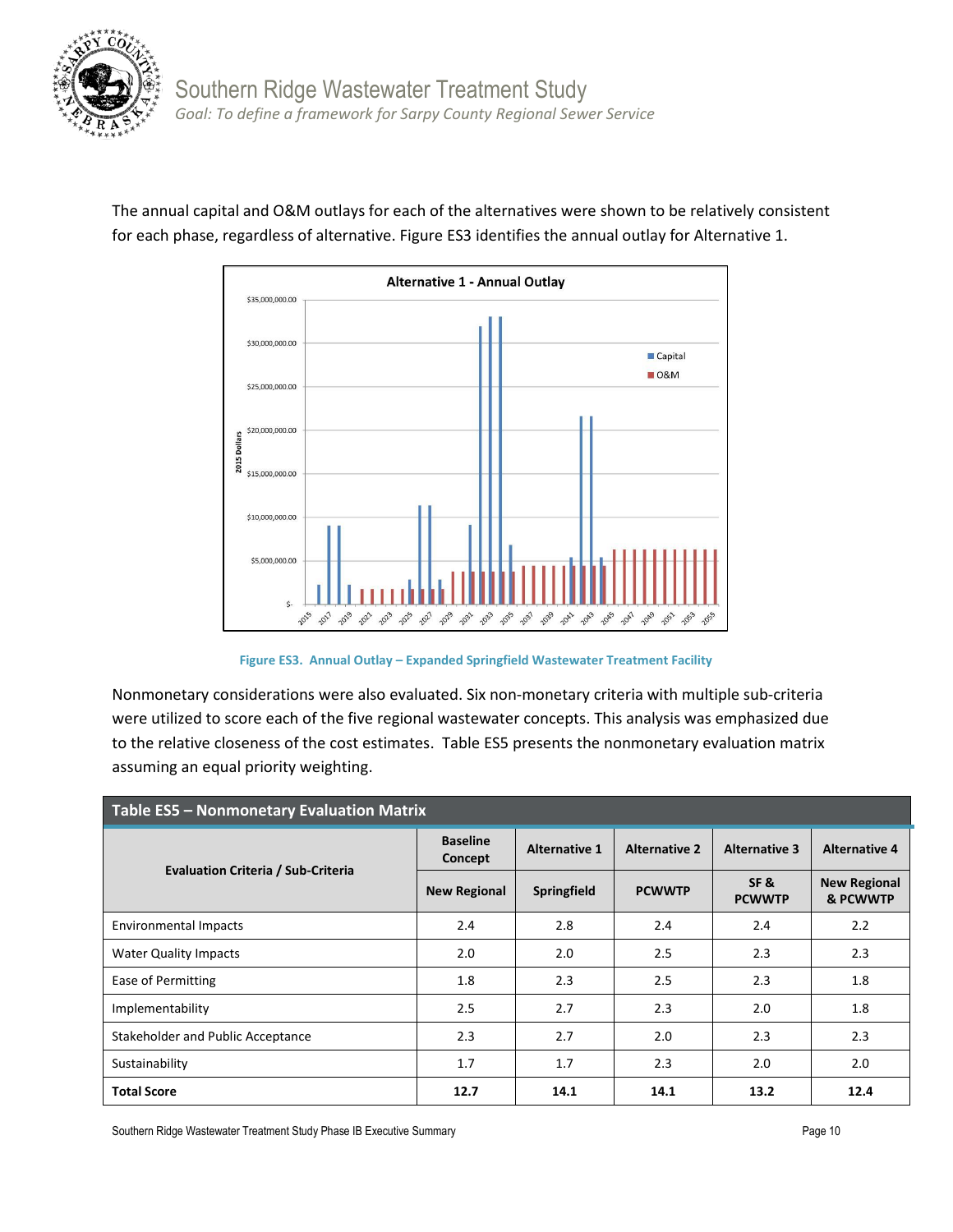

Alternative 1 was the recommended alternative for treatment of wastewater generated in southern Sarpy County. This recommendation was based on the completed monetary and nonmonetary evaluation, and stakeholder input. However, it should be understood that Phase 1 is identical for each of the regional wastewater concepts, and that a conclusive determination regarding the ultimate location of regional wastewater treatment (i.e. PCWWTP, Springfield WWTP site, new site south of Springfield) can be made following the start of Phase 1.

## **Regional System Financial Assessment**

The Regional Wastewater System Financial Assessment Technical Memorandum reviewed the preliminary financial feasibility of regionalization and identified the major funding considerations. The intent was to identify any potential fatal flaws and provide possible alternative funding sources.

This feasibility analysis reviewed the recommended alternative (Alternative 1) with these key assumptions:

- Developable acres and flows from the growth forecast. Implementation in phases (1A, 1B, 2, 3)
- Total capital infrastructure costs of approximately \$219 million
- The total developable acres estimated at 7,126 acres, or 35,631 equivalent dwelling units (EDU)
- The total average annual wastewater flow at build-out estimated to be about 2.8 million 1,000 gallons
- Constant dollars to be consistent with the capital and annual O&M cost estimates
- Capital infrastructure costs paid for via capital payment/connection fees and annual operating costs paid for through user rates

The key outputs of the model provide a simple measurement of three important and very basic parameters for regionalization: overall cash flow, the level of the resulting capital payment/connection fee, and the level of the annual O&M rate.

The financial analysis identified a number of issues and concerns. The initial calculated connection fees appeared to be prohibitively high (\$6,156/EDU) and the annual user rates were also high in the initial years (\$35.30/1,000 gallons). However, as more customers connect to the system, the user rates (on a per unit basis) decline to a reasonable and affordable level (less than \$4.00/1,000 gallons). Most problematic, there were timing issues with cash flow in which the revenues received from connection fees and rates were not sufficient to meet the cash flow requirements, resulting in a negative fund balance during certain periods. This was particularly true in the initial years of regionalization.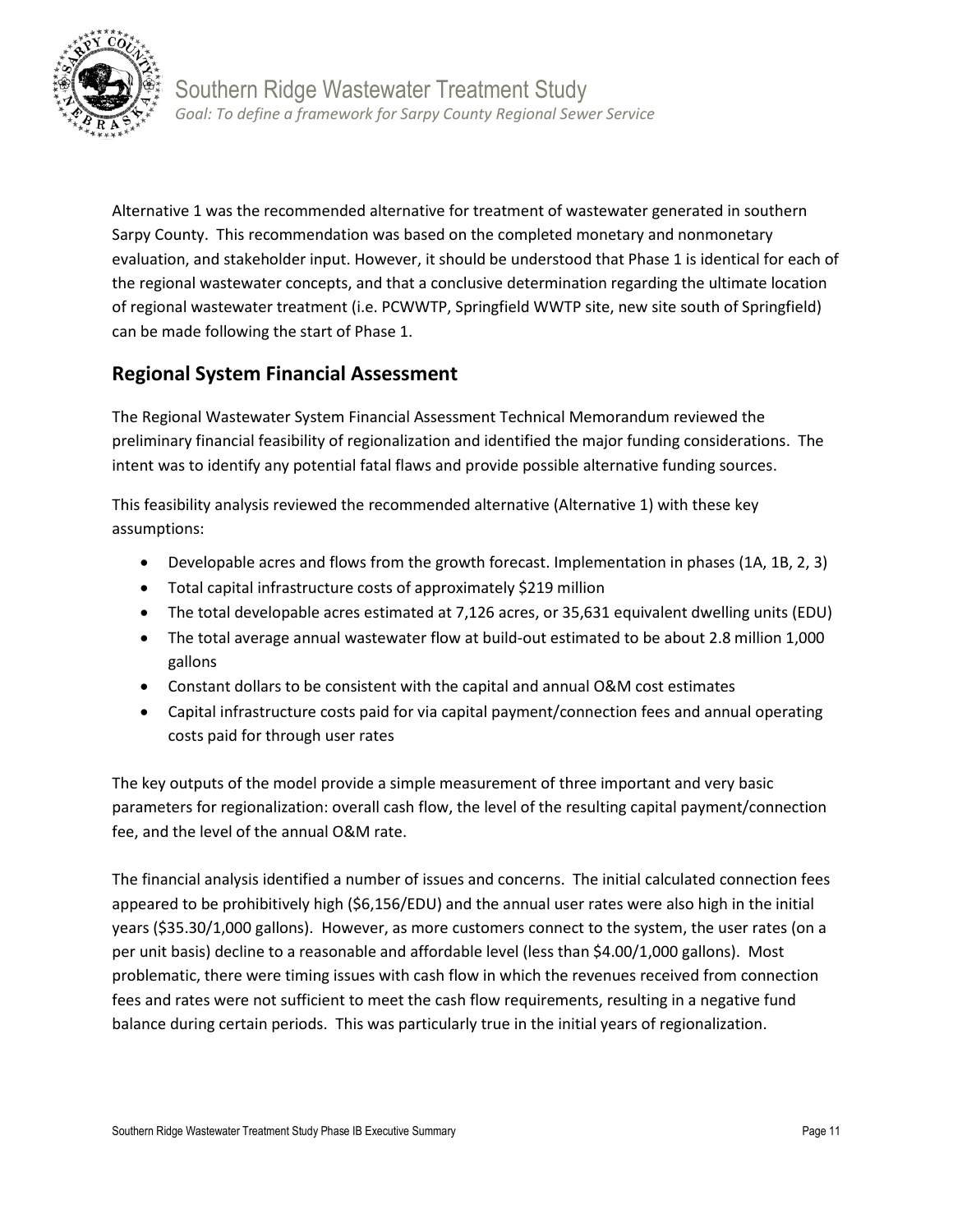

During the early years, there are high cash flow requirements (payments) and insufficient income/revenues because few customers are connected to the regional system. The green line in Figure ES4, below, represents debt payments and the red bars represent connection fee income.



**Figure ES4. Regional Capital Payment Revenue and Debt Service Payments**

As shown in the figure, in the initial years, the debt payments exceed the connection fee income, yet over the entire period the amount of fees collected are equal to the debt payments. Overall, the calculated capital payment/connection fee of \$6,156/EDU for regionalization is exceptionally high when compared to the other existing charges within the region.

The initial feasibility analysis concluded that there was a need for a "cash infusion" in the initial years as customers are connecting to the system, a third reliable and non-growth dependent revenue source, and more cost competitive rates/capital payment connection fees. The "cash infusion" can take the form of a grant while the third reliable non-growth dependent revenue source can be in the form of some combination of funding from a dedicated sales tax, property tax, or a rate surcharge placed upon existing sewer rates. The "cash infusion" and third funding source are needed to ease cash flow issues, mitigate and buy-down the rate/fee impacts, and provide an additional reliable funding source.

Given the above conclusions concerning the initial funding plan, a revised financial feasibility analysis was developed. The revised analysis assumed a capital payment/connection fee of \$3,500/equivalent dwelling unit, a monthly user fee of \$35, a \$10 million grant in the initial years for a "cash infusion", and \$1.3 million/year for 20 years from a reliable, non-growth related, third funding source. Figure ES5 is a graphical summary of the cash flow/fund balance for the initial feasibility analysis (red line) compared to the revised feasibility analysis (green line).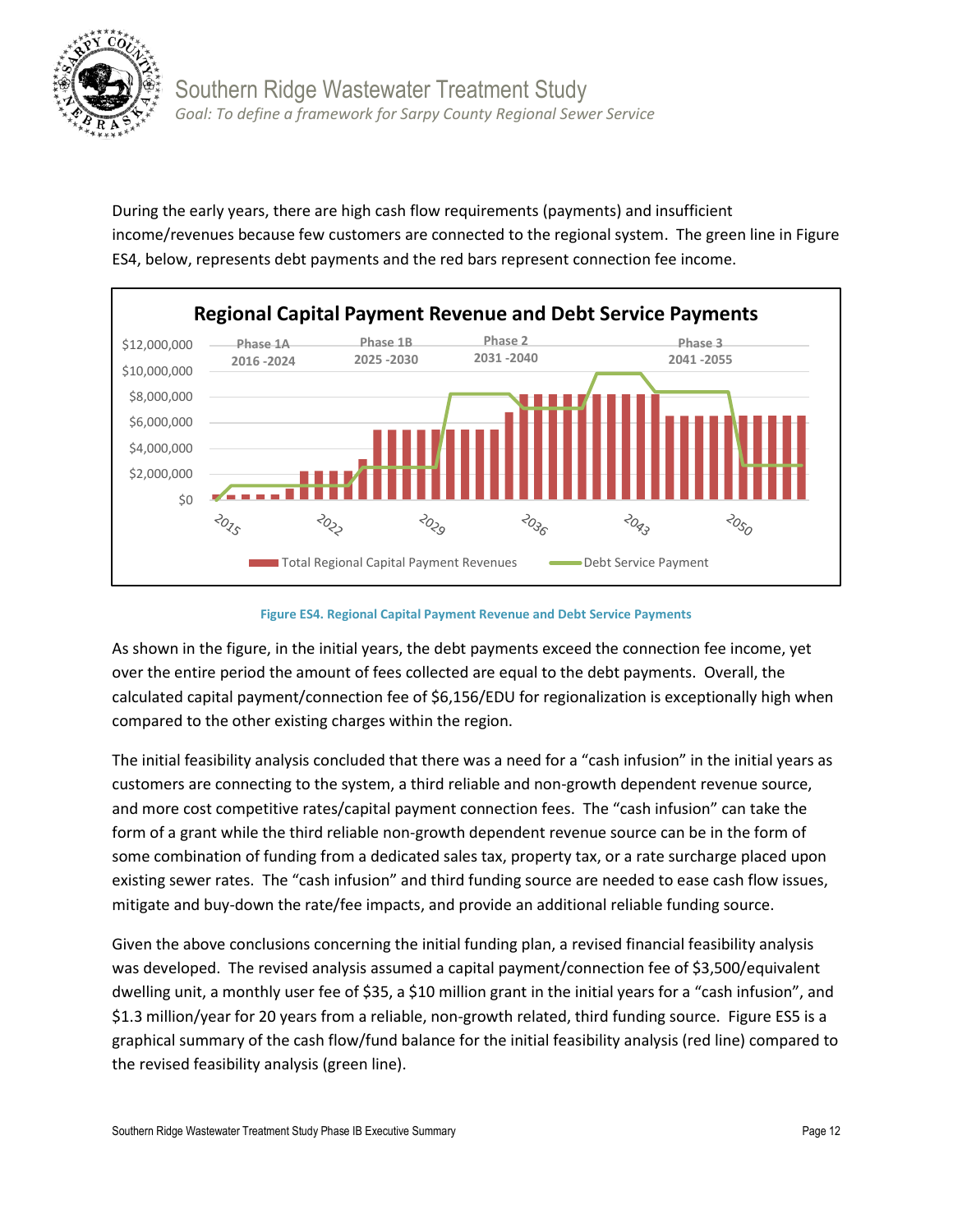



**Figure ES5. Summary of Alternative 1 Cash Flow with Revised Feasibility Revenue**

As shown in Figure ES5, the revised feasibility analysis (green line) provides positive cash flow all the way through Phase 2, at which time it goes to a negative balance. This is partly a result of the third funding source being eliminated (i.e. sunset after 20 years). For Phase 3, the regional system would need to evaluate the financial options, and could renew the third funding source or adjust upward the capital payment/connection fees to support Phase 3. It is also possible that the extent of trunk sewer constructed in Phase 3 could be economized since it provides more developable acreage that forecast to be required.

The revised preliminary feasibility analysis simply demonstrates that given the key assumptions used within this revised analysis, regionalization can be financially feasible, but it will require additional outside funding assistance. The additional funding that may be required includes upfront grants totaling at least \$10 million, and a sales tax, property tax, or increase on current customer rate revenues for 20 years (at least \$1.3 million per year).<sup>1</sup> Various combinations of these inputs could provide a regionalization scenario that is financially feasible and politically achievable.

## **Governance**

 $\overline{\phantom{a}}$ 

In parallel with Phase IB, Sarpy County worked with the stakeholder cities to develop a draft agreement that would create a regional agency to continue planning, arrange funding, construct, operate, and maintain a regional wastewater system to serve southern Sarpy County. The latest draft of the Agreement is included as Attachment A. The Agreement includes the following:

Identifies the representatives of the agency and their voting rights

 $^1$  These amounts are in constant dollars for purposes of this analysis. It was estimated that a sales tax of 1/10 of 1¢, a property tax of 1¢/\$100 of assessed property value or a 13% increase in current sewer rates would be required to produce \$1.3 million/year.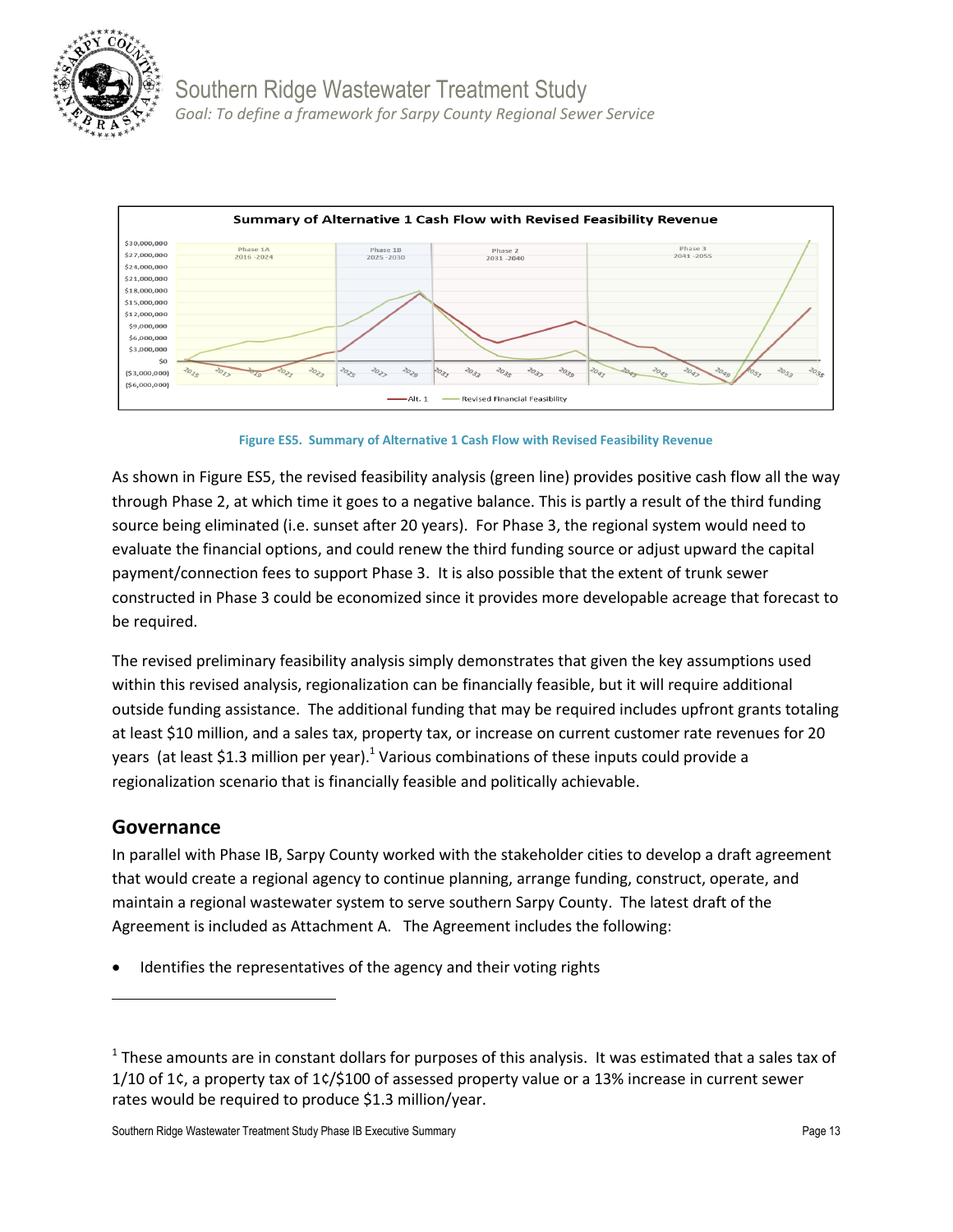

- Defines the purpose of the agency, including:
	- $\circ$  to construct, operate, and manage a wastewater system to serve southern Sarpy County
	- $\circ$  to provide or contract for the acquisition, finance, construction, and operation of a wastewater system to serve southern Sarpy County
- Identifies powers of the agency, including:
	- o Set and collect system fees
	- o Incur debts and obligations
	- o Make and execute contracts
	- o Contract for professional services

Once established, the agency can continue the process to select, fund, and build a regional system.

## **No Action**

Lack of sanitary sewer service south of the ridgeline is increasingly becoming an impediment to economic development and growth in Sarpy County; specifically in Gretna, Springfield, Papillion, and Bellevue. Adjacent to the City of Omaha and Douglas County, growth in Sarpy County positively affects economic development in the Greater Omaha Metropolitan area. The Greater Omaha Chamber of Commerce has identified the area near the intersection of I-80 and Highways 50 and 370 as the primary location for future industrial development in the Omaha metropolitan area. Consequently, sanitary sewer service south of the ridge is critical not only to future economic growth in the Omaha metro but also to the State of Nebraska.

The lack of infrastructure and clear plan for collecting and treating wastewater limits growth south of the ridgeline in southern Sarpy County. Development in southern Sarpy County must locate relatively close to the ridgeline and obtain approval to pump wastewater over the ridgeline to the Omaha Papillion Creek system. Alternatively, development south of the ridgeline must rely on individual or community septic systems for wastewater. Septic systems limit future development thereby reducing the revenue needed to pay for the future sanitary sewer system while driving up the cost for the other infrastructure in the process. Septic systems also increase the likelihood of potentially adverse wastewater related environmental impacts throughout the Platte River Basin.

Implementing a regional wastewater system in Sarpy County provides considerable long-term benefits. These include increased population, economic opportunities, jobs, housing, office and retail development, improved water quality, reduced per capita public infrastructure and service costs, and ultimately, economy of scale savings in addressing future wastewater treatment costs. There are likely regional multiplier effects associated with the increased economic development beyond the capacity to increase the economic development and growth competitiveness of the County, metropolitan area, and State.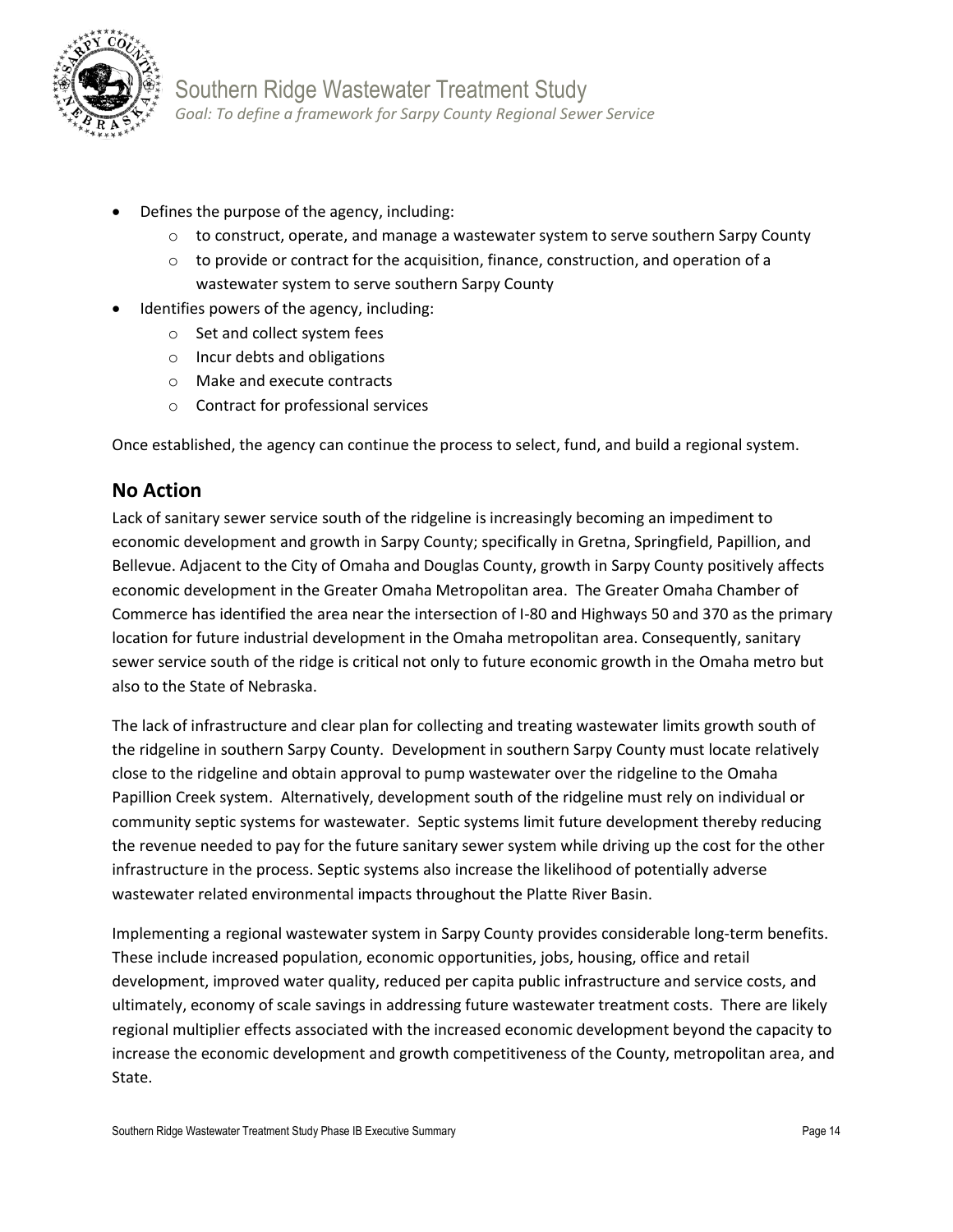

Preliminary estimates indicate that the forecast growth in southern Sarpy County could generate additional revenues of about:

- \$20 million per year sales tax revenue for Sarpy County cities
- \$70 million per year sales tax revenue for the State of Nebraska
- \$10 million per year property tax revenue for Sarpy County cities
- \$10 million per year property tax revenue for Sarpy County government
- Additional revenue for fire districts, educational service units, natural resource districts, community colleges, school districts, and property tax funded entities

## **Next Steps**

This analysis has demonstrated that regionalization is possible and beneficial. While a positive result, the following additional activities need to continue this analysis. These activities include:

- Explore grant-funding opportunities in the State of Nebraska. This initial financial assessment identified that a grant of at least \$10 million for Phase 1A provides cash infusion and helps minimize total capital costs and debt service payments during Phase 1A.
- Assess the "will" for a reliable third funding source (i.e., sales tax, property tax, local sewer rate increases, etc.)
- Review and assess potential borrowing sources for terms, conditions and availability
- Solicit input from the development community
- Establish a regional governance entity
- Support communities interim (immediate) development plans

The above list of next steps assesses the technical and political aspects of grants, sales and property taxes, and long-term borrowing for a new regional entity. With additional investigation and research, the financial feasibility analysis can be updated to better reflect the anticipated actual funding sources, terms, and conditions of any long-term borrowing.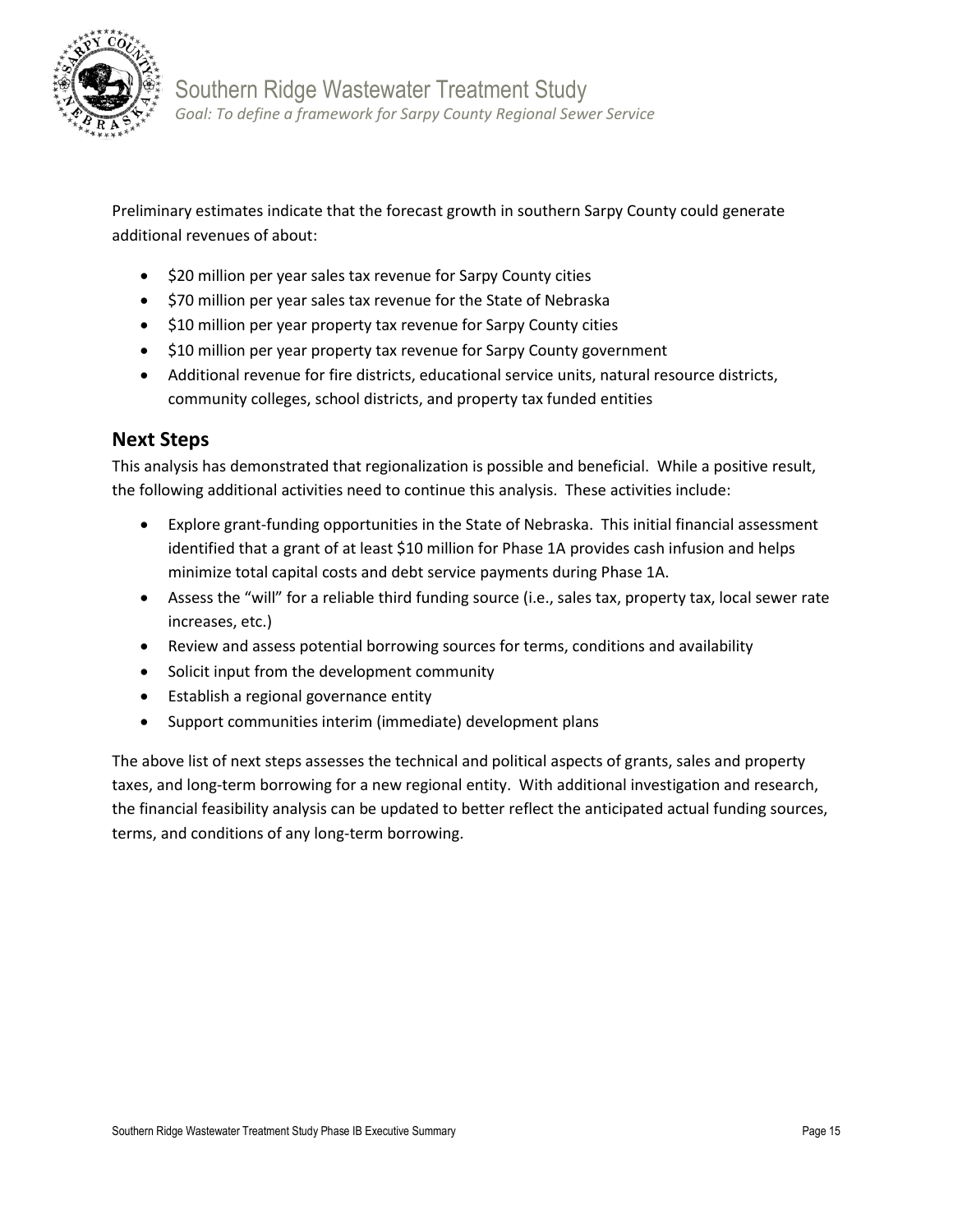

Southern Ridge Wastewater Treatment Study *Goal: To define a framework for Sarpy County Regional Sewer Service*

## **Attachment A - Draft Regional Governance Agreement**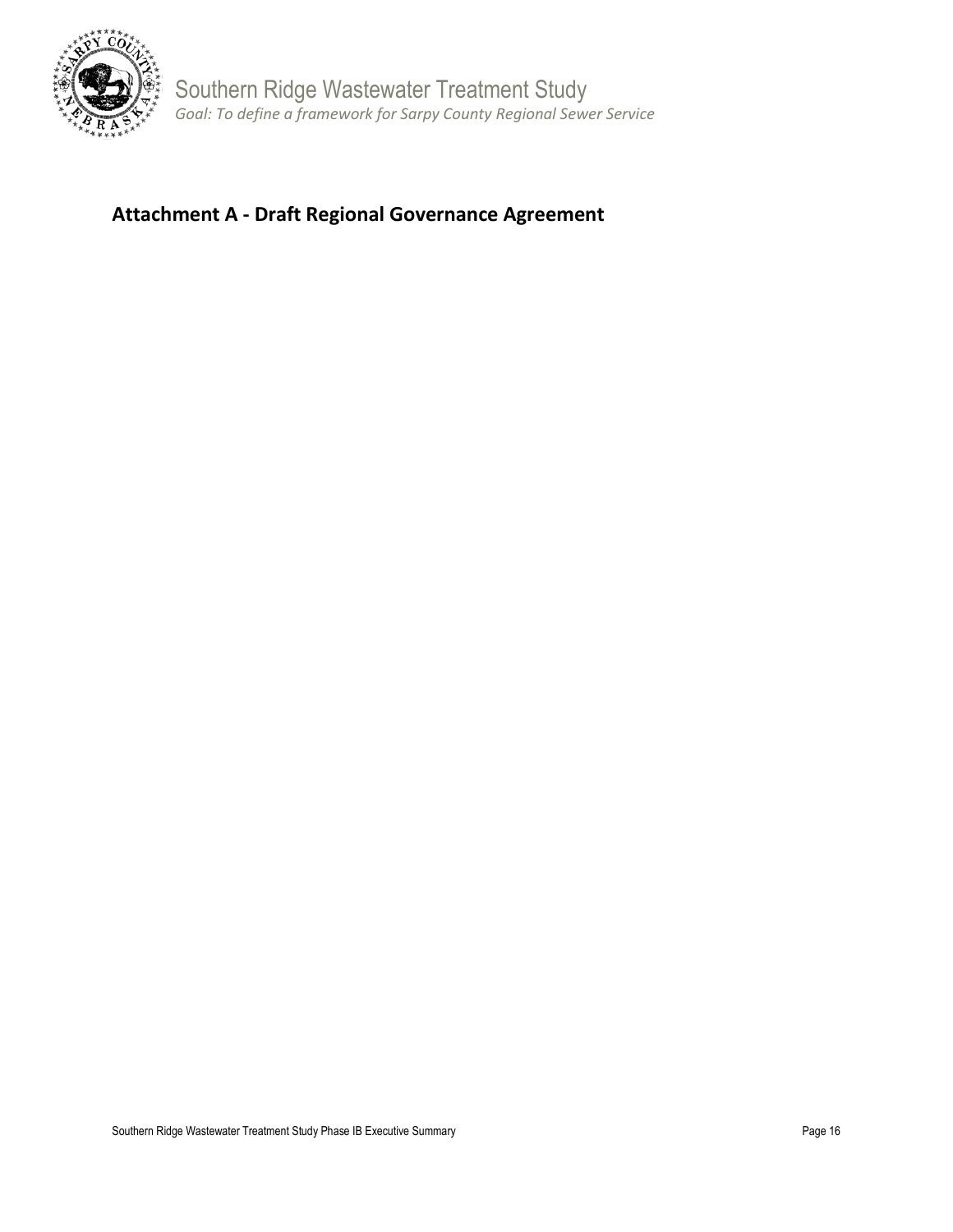## **JOINT PUBLIC AGENCY ACT AGREEMENT CREATING THE SARPY COUNTY AND CITIES WASTEWATER AGENCY**

THIS JOINT PUBLIC AGENCY ACT AGREEMENT CREATING THE SARPY COUNTY AND CITIES WASTEWATER AGENCY (the "Agreement") is made by and between the City of Papillion, Nebraska, the City of Bellevue, Nebraska, the City of Springfield, Nebraska, the City of La Vista, Nebraska, and the City of Gretna, Nebraska (collectively, the "Sarpy Cities"), and the County of Sarpy, Nebraska (the "County" or "Sarpy County") (each a "Member" and, collectively, the County and Sarpy Cities, the "Members").

WHEREAS, the County and Cities are political subdivisions, duly created and validly existing under the laws of the State of Nebraska; and

WHEREAS, pursuant to the Joint Public Agency Act (Neb. Rev. Stat. § 13-2501, et seq., as amended, the "Act"), the Members wish to permit their local government units to make the most efficient use of their powers by enabling them to cooperate with each other on a basis of mutual advantage and thereby to provide services and facilities in a manner and pursuant to forms of governmental organization that will accord best with geographic, economic, population, and other factors influencing the needs and development of local communities; and

WHEREAS, the Act allows the creation of a joint entity by the Members for the exercise of any power or powers, privileges, or authority granted by law to a public agency (as defined in the Act) jointly with any other public agency; and,

WHEREAS, as a means of constructing, equipping, operating, and maintaining a South Sarpy wastewater treatment facility, sewer system and related appurtenances (collectively, the "South Sarpy wastewater system" or "South Sarpy wastewater project") the Members desire to create a new joint entity pursuant to the Act, specifically the Sarpy County and Cities Wastewater Agency (the "Agency"); and

WHEREAS, the Members hereto are desirous of entering into an agreement (a) to construct a wastewater system to serve a portion of southeast Sarpy County, as shown on Exhibit "A" hereto, and to accommodate future wastewater needs inside of the area designated in Exhibit "A", in order to promote public health, safety and welfare of the County and Bellevue, and (b) to finance the costs thereof; and

WHEREAS, the Members desire for the Agency to enter into a management agreement with Sarpy County for the purpose of being designated as the Lead Agent in constructing, managing and operating the South Sarpy wastewater system to serve the Members of the Agency; and

WHEREAS, the Members desire to set forth in this Agreement their respective understandings and agreements with regard to the creation of the Agency and operation of the South Sarpy wastewater system, and to set forth their respective rights, duties and obligations.

NOW, THEREFORE, IT IS MUTUALLY AGREED AS FOLLOWS: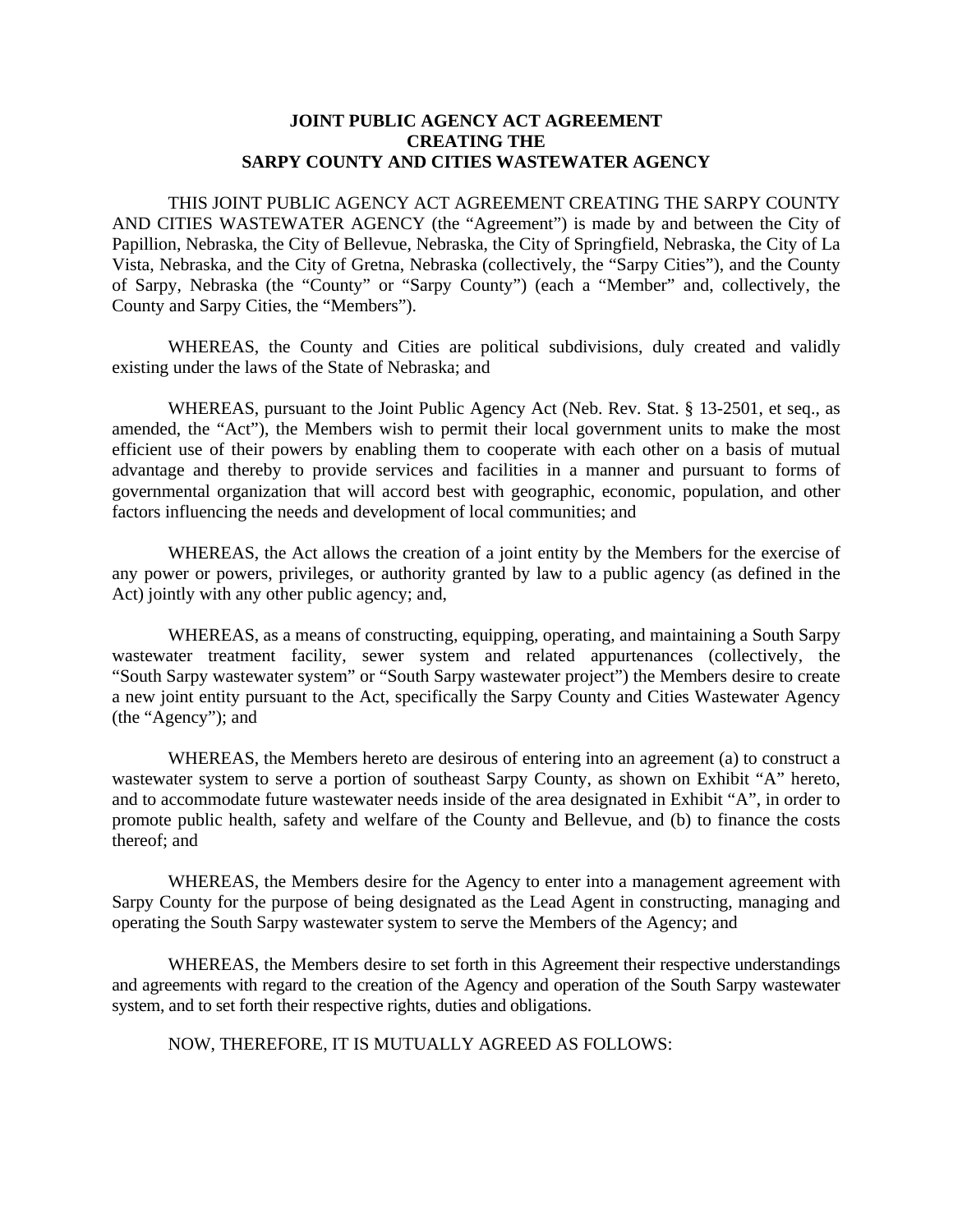## **SECTION I.**

## **CREATION OF THE SARPY COUNTY AND CITIES SEWER AGENCY**

 Pursuant to the Act, the Members hereby create the Agency, which shall constitute a separate body corporate and politic under the provisions of the Act. The Agency shall be subject to the control of the Members in accordance with the terms of this Agreement. The governing body of each Member shall have approved this Agreement by resolution. A certified copy of each approving resolution shall be kept on file at the Agency's office, the location of which shall be determined by the Agency Board. The Agency's existence shall commence upon the execution of this Agreement by all of the Members, effective \_\_\_\_\_\_\_\_\_\_\_\_, 2016 ("Effective Date").

## **SECTION II.**

## **PURPOSES OF THE AGENCY**

The purposes of the Agency are as follows:

 (a) To make efficient use of the Members' powers by enabling them to cooperate with each other and other political subdivisions on a basis of mutual advantage and thereby provide services and facilities in a manner and pursuant to forms of governmental organization that will accord best with geographic, economic, population and other factors influencing the needs and development of the local communities;

 (b) To construct, equip, operate, and manage or contract for such services for the South Sarpy wastewater system south of the ridgeline that will handle the sewer needs for development purposes south of the ridgeline, and to provide sewerage services as determined by the Members; and

 (c) To provide or contract for the acquisition, finance, construction and operation of a unified wastewater system to serve a portion of southeast Sarpy County, as shown on Exhibit "A" hereto, and to accommodate other future wastewater needs within the County; and

 (d) To conduct feasibility studies to determine the most appropriate steps to take in constructing, managing, financing, and operating the South Sarpy wastewater system; and

 (e) To perform all other necessary actions to operate and complete the South Sarpy wastewater system as determined by the Agency Board.

#### **SECTION III.**

#### **ORGANIZATION**

 (a) Agency Board Members. The Agency shall be governed by a Board consisting of the Chair of the Sarpy County Board, or his or her designee, and the Mayors of the City of La Vista, the City of Papillion, the City of Bellevue, the City of Springfield, and the City of Gretna, or their respective designees, each of whom shall be a voting member of the Agency Board.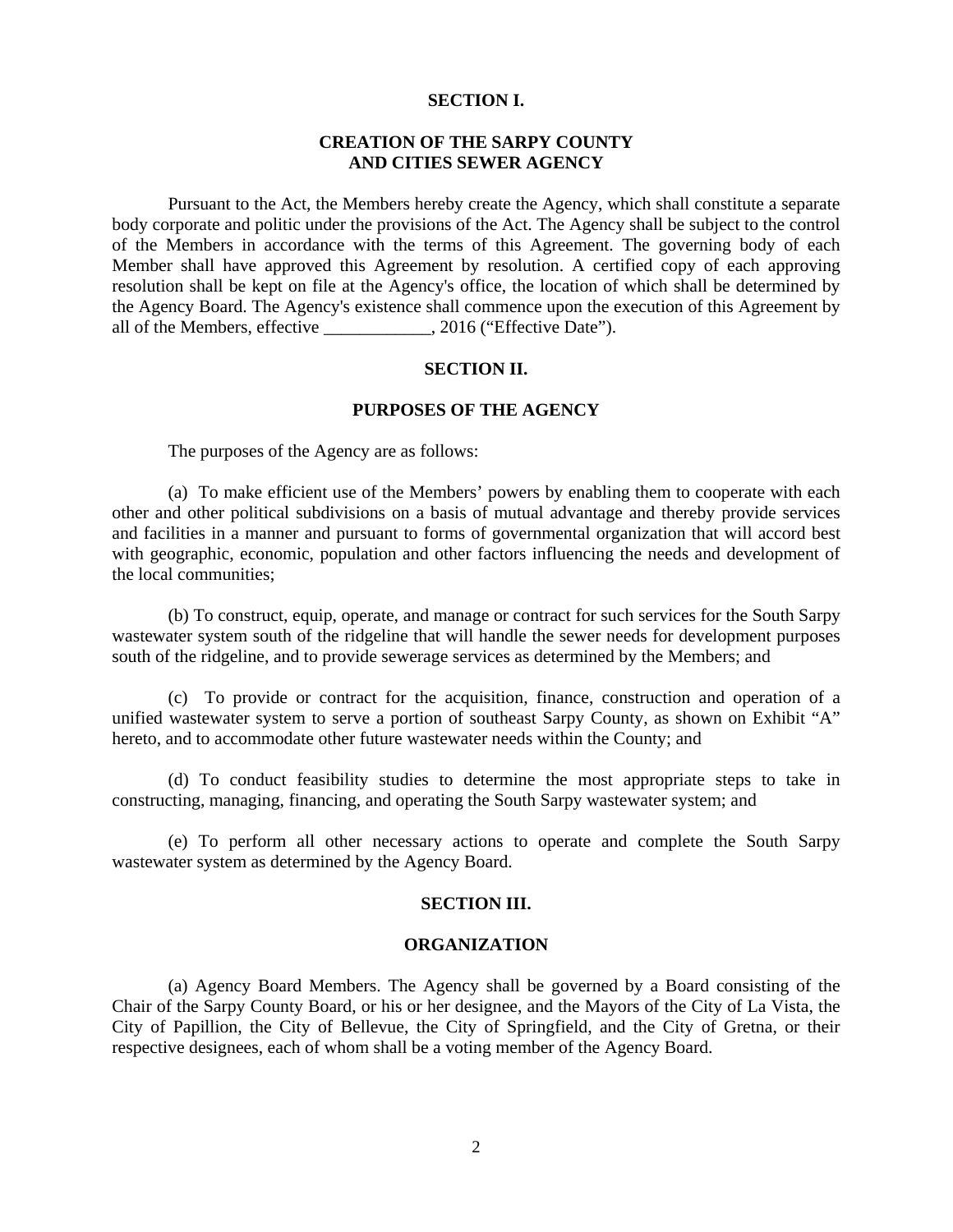(b) Voting. Each Member of the Board shall have one vote on all matters before the Agency Board. Except as may otherwise be provided in this Agreement, or any agreement to which the Agency is a party to, all actions of the Agency require a simple majority to pass.

 (c) Quorum. A majority of all members of the Agency Board shall constitute a quorum for the transaction of any Agency business.

 (d) Officers. (1) The Chair of the Sarpy County Board, or his or her designee, shall serve as the Agency Board's Chair. (2) The Mayors of the represented Members, or their respective designees, shall serve as the Agency Board's Secretary on an annual rotating basis. (3) The Agency Board's Treasurer, who may or may not be a Member, shall be appointed by the Agency Board, and shall have no voting privileges.

 (e) Meetings and Notice. The Agency Board shall meet as needed but at least annually, and notice of such meetings shall be posted with each Member to this Agreement. The meetings will be scheduled and conducted pursuant to the Nebraska Open Meetings Act and minutes for such meetings will be recorded and provided as required by law.

 (f) Legal Counsel. The Sarpy County Attorney shall serve as the Agency Board's legal counsel. The Agency may be represented by special counsel appointed by the Agency for such matters as the Agency deems appropriate. The Agency shall establish the terms and conditions of such special counsel's services.

(g) Fiscal Year. The Agency shall maintain a fiscal year ending on June 30 of each calendar year.

## **SECTION IV.**

## **DURATION**

 The duration of the Agency shall be perpetual, commencing with the date of issuance of the certificate of creation, and shall continue in effect until the Agency has dissolved as provided in Section XV; provided, however, the Agency shall not dissolve if any Agency Sewer services bonds (including any and all refunding thereof) are outstanding under the terms of any bond resolution adopted by the Agency pursuant to the Act.

## **SECTION V.**

#### **POWERS**

 The Agency shall have such powers as are allowed by the Act, and any amendments thereto, including, but not limited to, the following powers. The exercise of any powers involving financial commitments must be included in the annual budget set forth in Section VII unless otherwise approved by all of the Members.

(a) to sue and be sued;

(b) to have a seal and alter the same at pleasure or to dispense with the necessity thereof;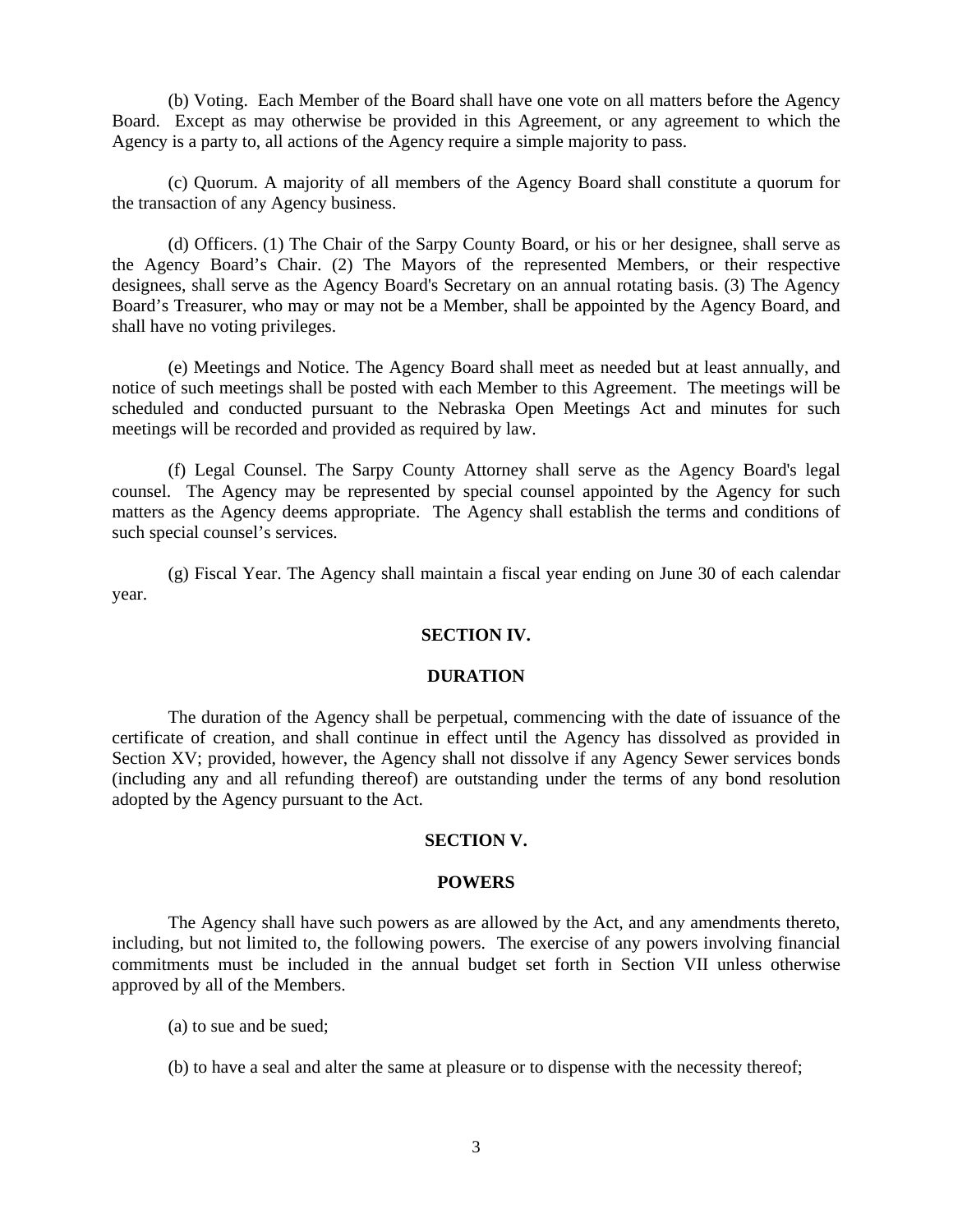(c) to make and execute contracts and other instruments necessary or convenient to exercise its powers, including service agreements and any amendments thereto and Interlocal Cooperation Agreements to contract for the acquisition, finance, construction and operation of the South Sarpy wastewater system;

 (d) from time to time, to make and amend, and repeal bylaws, rules and regulations, not inconsistent with the Act and this Agreement, to carry out and effectuate its powers and purposes;

 (e) to make all necessary rules and regulations governing the use, operation and control of the South Sarpy wastewater system, related structures, equipment, and employees;

 (f) to establish just and equitable rates, fees, or charges for the use of or connection to the South Sarpy wastewater system, any property or equipment associated therewith, or any services provided in connection with said system;

 (g) to purchase, plan, develop, construct, equip, maintain and improve the South Sarpy wastewater system, including the lease or acquisition of real estate or rights therein by gift, grant, purchase or condemnation as necessary for the construction and operation of such a system;

 (h) to acquire, hold, use and dispose of any reserves derived from the operation of the South Sarpy wastewater system;

 (i) to acquire, hold, use and dispose of other personal property for the purposes of the Agency;

 (j) to provide sewer services south of the Sarpy Ridgeline and within the jurisdictional boundaries of the Members and in coordination with other political subdivisions of the state of Nebraska, and any agency thereof;

 (k) to make or cause to be made engineering studies and surveys necessary or useful and convenient to carrying out the functions of the Agency;

 (l) to contract with and compensate consultants for professional services, including, but not limited to architects, engineers, planners, lawyers, accountants, and any others the Agency Board finds necessary, useful, or convenient to carry out the stated purposes of the Agency;

 (m) to provide for a system of budgeting, accounting, auditing, and reporting of all Agency funds and transactions, for a depository, and for bonding of employees;

 (n) to consult with representatives of Federal, State and local agencies and departments and their officers and employees and to contract with such agencies and departments for services and equipment as needed for the South Sarpy wastewater system;

(o) to exercise such other powers as are available under applicable law;

 (p) to borrow money, make and issue negotiable bonds, certificates, bond participation notes, refunding bonds and notes, all in accordance with Neb. Rev. Stat. §§ 13-2501 through 13-2546, of the Act, and any amendments thereto, and to secure the payment of such bonds, certificates, refunding bonds and notes or any part thereof by a pledge of any or all of the Agency's net revenues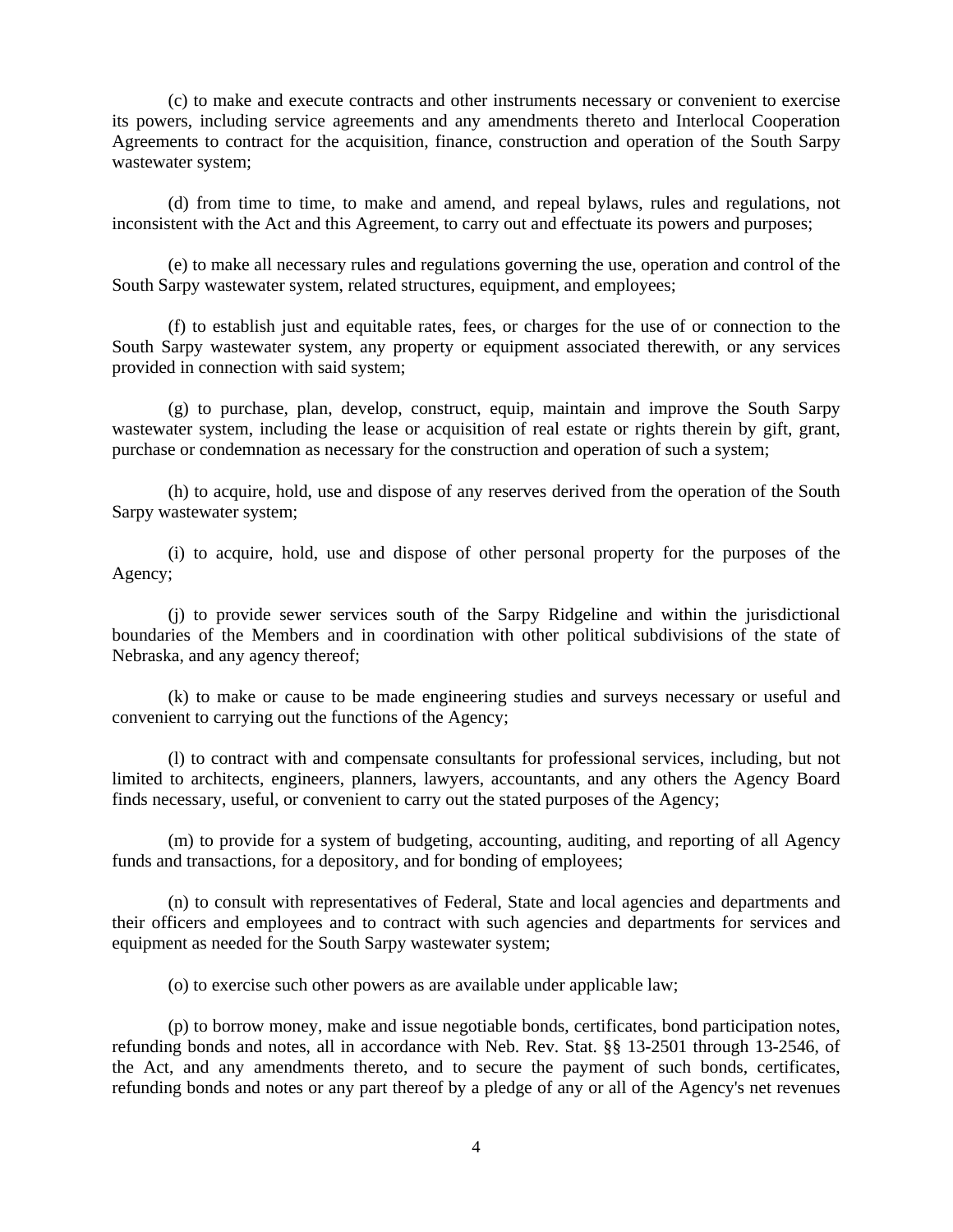and any other funds or property which the Agency has a right to, or may hereafter have the right to pledge for such purposes;

 (q) to provide in the proceedings authorizing such obligations for remedies upon default in the payment of principal and interest on any such obligations, including, but not limited to, the appointment of a trustee to represent the holders of such obligations in default and the appointment of a receiver of the Agency's property, such trustee and receiver to have the powers and duties provided for in the proceedings authorizing such obligations;

 (r) to receive payments for the use of or connection to the South Sarpy wastewater system and associated equipment and property;

 (s) to hire employees, fix their compensation, benefits, personnel rules and regulations, and terminate their employment;

 (t) to employ a manager and operator which may be a political subdivision or other entity or person and which may exercise such of the Agency's powers as shall be set forth in a contract and as determined by the Agency Board from time to time;

 (u) to obtain and contract for insurance coverage for the Agency and its Board Members as the Agency Board deems appropriate; and

 (v) to borrow money and accept grants, contributions, property or loans from, and enter into contracts, leases, or other transactions with other political subdivisions, the State of Nebraska, the United States of America and any agency thereof.

### **SECTION VI.**

## **COOPERATION FROM MEMBERS**

 The Members agree to cooperate, to respond to reasonable requests, to make information available to the Agency for the purposes of this Agreement, and to assure that any engineers and consultants hired by the Members release to the Agency materials, data and other items pertinent to this Agreement.

### **SECTION VII.**

#### **BUDGETING**

Prior to April 30 of each year, the Agency Board shall prepare a proposed itemized annual budget for the fiscal year, July 1 through June 30, which shall be presented to the governing body of each Member for approval.

## **SECTION VIII.**

### **ISSUANCE OF BONDS**

 The Agency, by resolution of the Board, may from time to time issue bonds or other evidences of indebtedness ("Agency Bond") payable exclusively from all or a portion of the revenue from one or more projects, from one or more revenue-producing contracts, including securities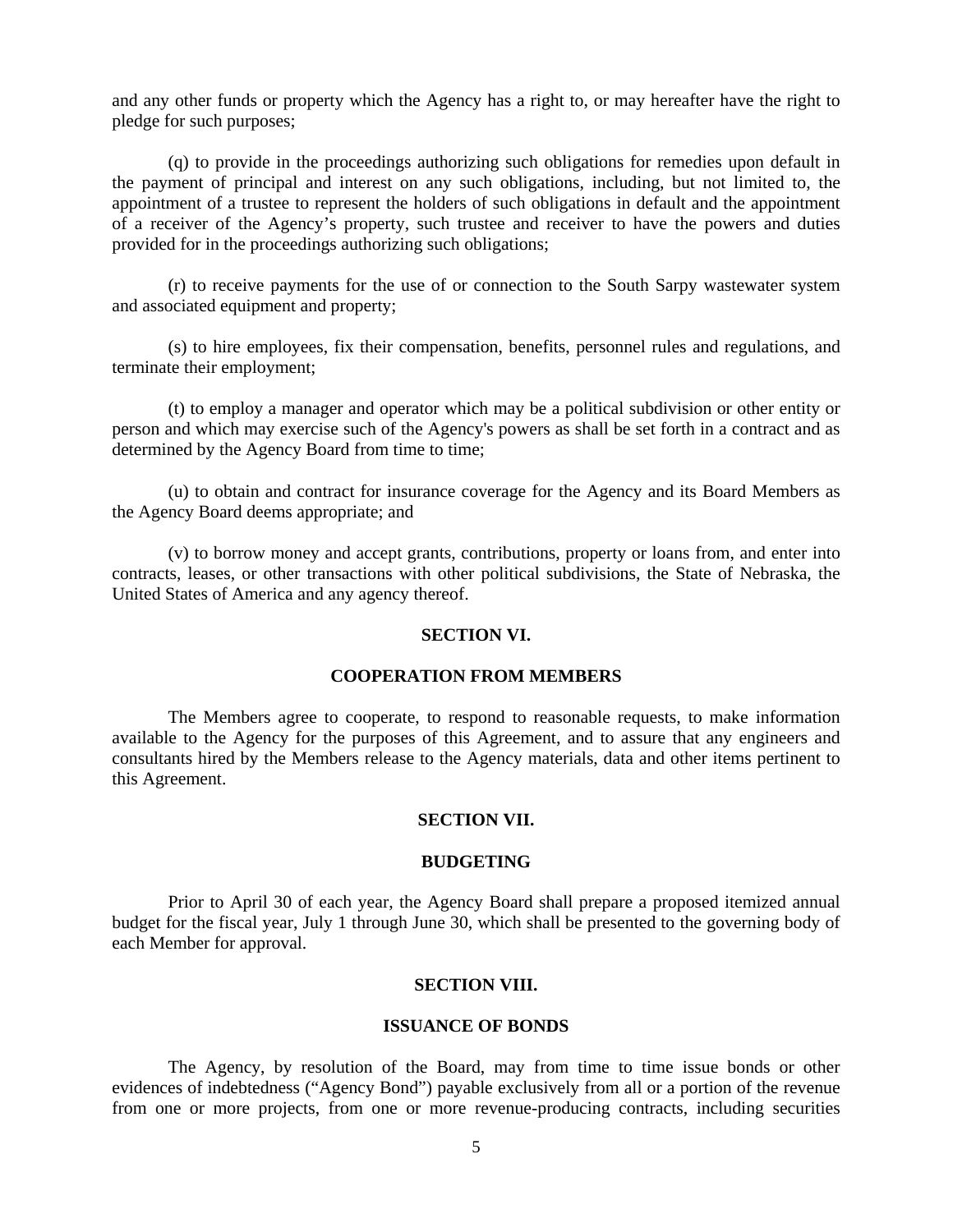acquired from any person, or leases made by the Agency with an person, including any participant, or from its revenue generally which may be additionally secured by a pledge of any grant, subsidy, or contribution from any person or a pledge of any income or revenue, funds, or money of the Agency from any source whatsoever or a mortgage or security interest in any real or personal property, commodity, product, or service or interest therein.

The Agency may from time to time also issue Agency Bonds in such principal amounts as the Board shall determine to be necessary to provide sufficient funds to carry out any of the Agency's purposes and powers, including the establishment or increase of reserves, the payment of interest accrued during construction of a project and for such period thereafter as the Board may determine, and the payment of all other costs or expenses of the Agency incident to and necessary or convenient to carry out its purposes and powers.

Notwithstanding any other terms hereof to the contrary, the Agency shall not issue any Agency Bonds without the question of such bonds or indebtedness being first presented to, and approved by, the Mayors and Councils of each of the Sarpy cities and the Commissioners of the County.

## **SECTION IX.**

## **LEVY AUTHORITY**

Pursuant to the terms and requirements set forth within Neb. Rev. Stat. § 13-2507:

- (a) The County hereby irrevocably allocates and assigns to the Agency, from the effective date of this Agreement and ending upon the date which all of the Agency Bonds are no longer deemed to be outstanding and unpaid pursuant to the resolution or resolutions pursuant to which they are issued, its authority to cause the levy of taxes within the taxing district of the County, beginning in the year the Agency approves the issuance of an Agency Bond for the South Sarpy wastewater system, for the purpose of paying the cost of such system pursuant to Neb. Rev. Stat. § 23-119, for an amount which will be sufficient to pay the principal or redemption price of and interest on the Agency Bonds when and as the same become due (the "Agency Bond Levy"), solely for the purpose of paying the principal or redemption price of and interest on the Agency Bonds. The Agency Bond Levy shall be certified to the County of Sarpy, Nebraska as provided by law for levy and collection in such amounts, if any, as may be required to pay the principal or redemption price of and interest on the Agency Bonds as the same become due.
- (b) Papillion, La Vista and Bellevue hereby irrevocably allocates and assigns to the Agency, from the effective date of this Agreement and ending upon the date which all of the Agency Bonds are no longer deemed to be outstanding and unpaid pursuant to the resolution or resolutions pursuant to which they are issued, its authority to cause the levy of taxes within the taxing district of Papillion and Bellevue, beginning in the year the Agency approves the issuance of an Agency Bond for the South Sarpy wastewater system, for the purpose of paying the cost of such system pursuant to Neb. Rev. Stat. § 16-203, for an amount which will be sufficient to pay the principal or redemption price of and interest on the Agency Bonds when and as the same become due (the "Agency Bond Levy"), solely for the purpose of paying the principal or redemption price of and interest on the Agency Bonds. The Agency Bond Levy shall be certified to the County of Sarpy, Nebraska as provided by law for levy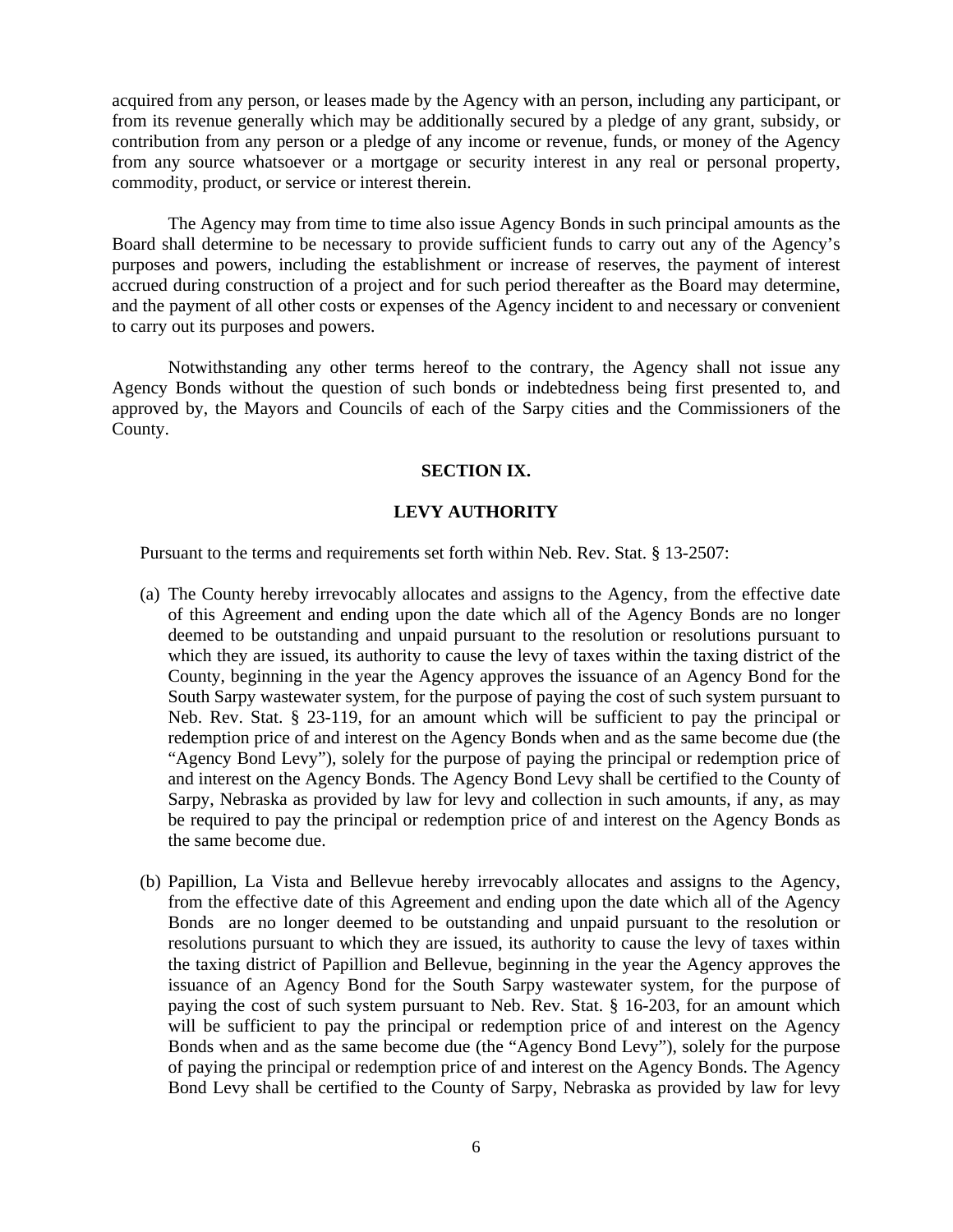and collection in such amounts, if any, as may be required to pay the principal or redemption price of and interest on the Agency Bonds as the same become due.

- (c) Gretna and Springfield hereby irrevocably allocates and assigns to the Agency Bond, from the effective date of this Agreement and ending upon the date which all of the Agency bonds are no longer deemed to be outstanding and unpaid pursuant to the resolution or resolutions pursuant to which they are issued, its authority to cause the levy of taxes within the taxing district of the Gretna and Springfield, beginning in the year the Agency approves the issuance of a bond for the South Sarpy wastewater system, for the purpose of paying the cost of such system pursuant to Neb. Rev. Stat. § 17-506, for an amount which will be sufficient to pay the principal or redemption price of and interest on the Agency Bonds when and as the same become due (the "Agency Bond Levy"), solely for the purpose of paying the principal or redemption price of and interest on the Agency Bonds. The Agency Bond Levy shall be certified to the County of Sarpy, Nebraska as provided by law for levy and collection in such amounts, if any, as may be required to pay the principal or redemption price of and interest on the Agency Bonds as the same become due.
- (d) The levy amount for each Member shall be determined on the proportional basis of each Member's taxable valuation for such amount that is sufficient to pay the principal or redemption price of and interest on the Agency Bonds when and as the same become due.
- (e) The County shall collect and disburse to the Treasurer, or his or her designee, named by the Agency, all taxes collected under the Agency Bond Levy.

## **SECTION X.**

### **ASSISTANCE FUNDS**

All amounts received by or allocated to any Member from federal or state sources for activities included, in whole or in part, for the South Sarpy wastewater system or the purposes of this Agency (collectively, the "Assistance Funds") shall be aggregated and allocated among the Members in proportion to the total allocation of expenses to each Member by agreement of the Members, as the same may be amended from time to time in accordance with the provisions of this Agreement. Assistance Funds allocated to a Member are hereinafter referred to as "[Name of Party] Assistance Funds." Each Member shall apply its Assistance Funds, first, to the payment of the principal of and interest on the Series of Bonds issued to pay its share of the costs of the South Sarpy wastewater system for so long as any Bond of such Series is outstanding and unpaid under the resolution authorizing its issuance, and, second, to the direct payment of the costs of the South Sarpy wastewater system allocation to such Member.

### **SECTION XI.**

#### **NOT FOR PROFIT**

 It is expressly understood that the Agency is a public body and is to be operated not for profit, and no profit or dividend will inure to the benefit of any individual.

#### **SECTION XII.**

### **MANNER OF ACQUIRING AND HOLDING PROPERTY**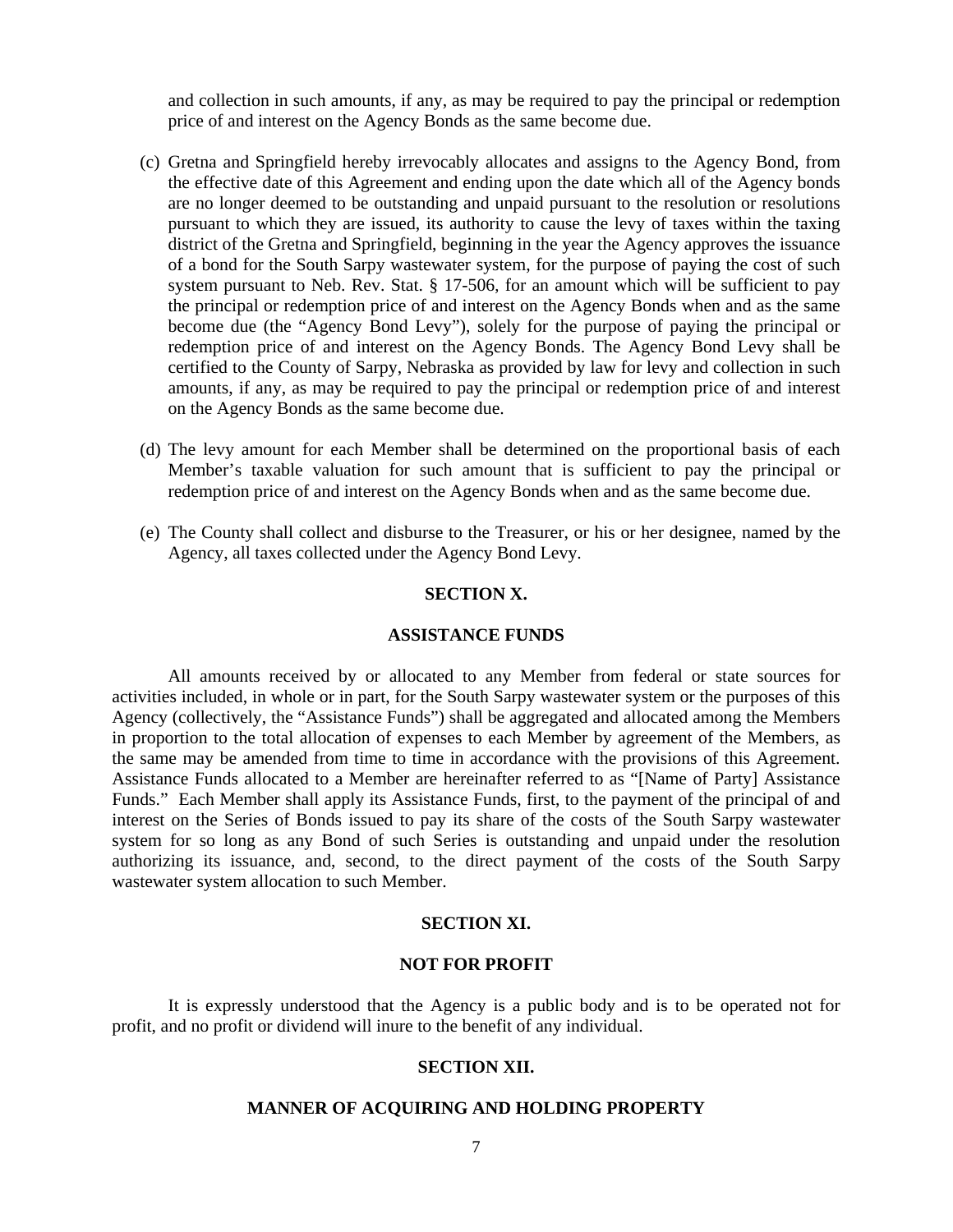The Agency Board may lease, purchase, or acquire by any lawful means from a Member or from any other source, such real and personal property as is required for the operation of the Agency and for carrying out of the purposes of this Agreement. The title to all such property, personal or real, shall be held in the name of the Agency; provided, however, that any property, personal or real, which is contributed by and titled to a Member, may be used by the Agency, but such property shall remain titled to the Member, unless otherwise provided by the Agency Board and the title holding Member.

In the event an annexation occurs after the creation of the Agency, title of the sewer lines and related appearances shall remain titled in the Agency's name, however, the annexing body may take over the maintenance of such real and personal property if approved by the Agency and as allowed by a management agreement.

 All conveyances of real property owned or held in the name of the Agency shall be authorized by resolution of the Agency Board and executed by the Chairman on behalf of the Agency.

### **SECTION XIII.**

## **LATE ENTRY OF ADDITIONAL MEMBER(S)**

 Additional members may be added to this Agreement upon unanimous approval of the Agency Board. Any additional members shall be required to pay a prorated share of all of the costs, which the Members have incurred to date, as well as any additional fees, damages, or other costs as determined by the Agency Board, except as otherwise determined and approved by the Agency Board.

#### **SECTION XIV.**

### **WITHDRAWAL OF MEMBER(S)**

 The withdrawal of any Member(s) from the Agency shall require (1) 90 days advance notice to the Agency of its intention to withdraw from the Agency and (2) the unanimous approval of the non-withdrawing Members; provided, however, no Member shall withdraw from the Agency if such Member is obligated with respect to indebtedness issued by the Agency.

#### **SECTION XV.**

#### **DISSOLUTION**

The Agency shall not be dissolved so long as any Agency Bonds are outstanding under the instrument pursuant to which they were issued by the Agency. Upon dissolution of the Agency, provided the County continues to have the responsibility for the South Sarpy wastewater treatment facility, which includes, but is not limited to, the ongoing operation, maintenance, sewerage services to the Members, all interest in the land, capital improvements, personal property and all other assets of the Agency used in the operation of such facility financed by the Agency Bonds remaining in the Agency shall be transferred to the County; provided, however, in the event Sarpy County does not continue to have responsibility for the Sarpy wastewater treatment facility, as described above, such facility shall also be included in the distribution of assets and liabilities, as set forth herein.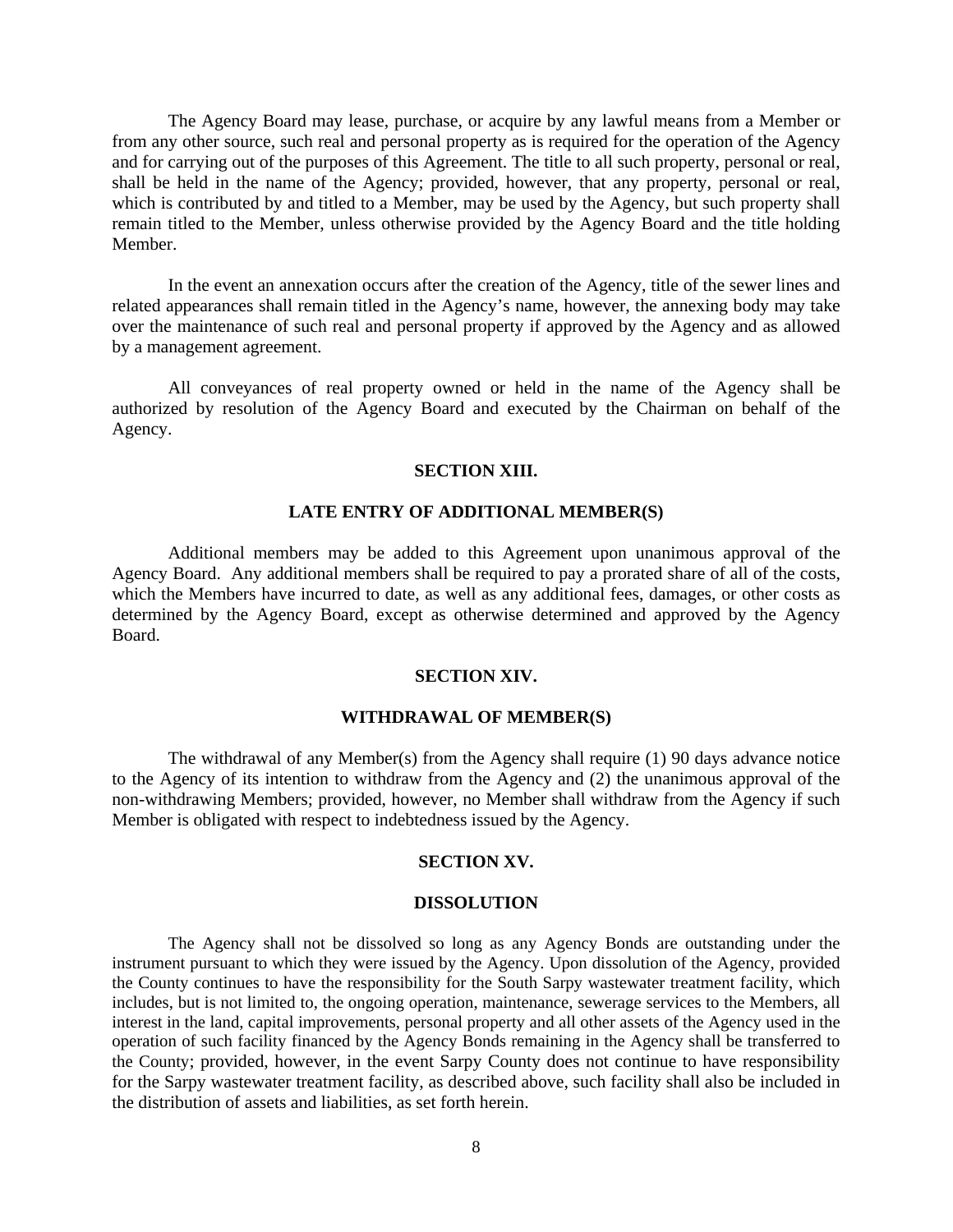All other assets and liabilities of the Agency shall be distributed to the Members on an equitable basis

## **SECTION XVI.**

## **AMENDMENT OF AGREEMENT**

 This Agreement may be amended upon approving resolutions adopted by the governing body of each Member of this Agreement.

## **SECTION XVII.**

## **MISCELLANEOUS PROVISIONS**

(a) Separate Legal Entities. This Agreement shall be construed to have created a separate legal entity.

(b) Indemnification. Each Member agrees to release, indemnify and hold harmless ("Indemnifying Member") each other Member ("Indemnified Member") and said Indemnified Member's officers, officials, employees and agents, and each of them, from and against all liabilities, claims, costs and expenses whatsoever arising out of or resulting from the negligence, acts or omissions of the Indemnifying Member, or the officers, officials, employees, agents or contractors of the Indemnifying Member related to or arising out of the establishment, operation or maintenance of the unified South Sarpy wastewater system contemplated herein.

(c) Governmental Subdivision. Except as provided herein, each Member shall maintain its autonomy and indebtedness as a governmental subdivision. This Agreement shall not relieve any Member of any obligations or responsibility imposed upon it by law except to the extent of actual and timely performance by the Agency as provided under this Agreement, which performance may be offered in satisfaction of the obligation or responsibility.

(d) Modifications. That no modification, termination or amendment of this Agreement may be made except by written agreement signed by all of the Members.

(e) Severability. In case one or more of the provisions contained in this Agreement is held to be invalid, illegal, or unenforceable for any reason in any respect, such invalidity, illegality, or unenforceability shall not affect any other provision hereof, and this Agreement shall be construed as if such invalid, illegal, or unenforceable provisions had never been contained herein.

(f) Incorporation. The recitals are incorporated herein by this reference.

(g) Entire Agreement. The entire understandings and agreements between the Members hereto are contained in this Agreement, and this Agreement supersedes all previous understandings and agreements, written and oral, with respect to this transaction.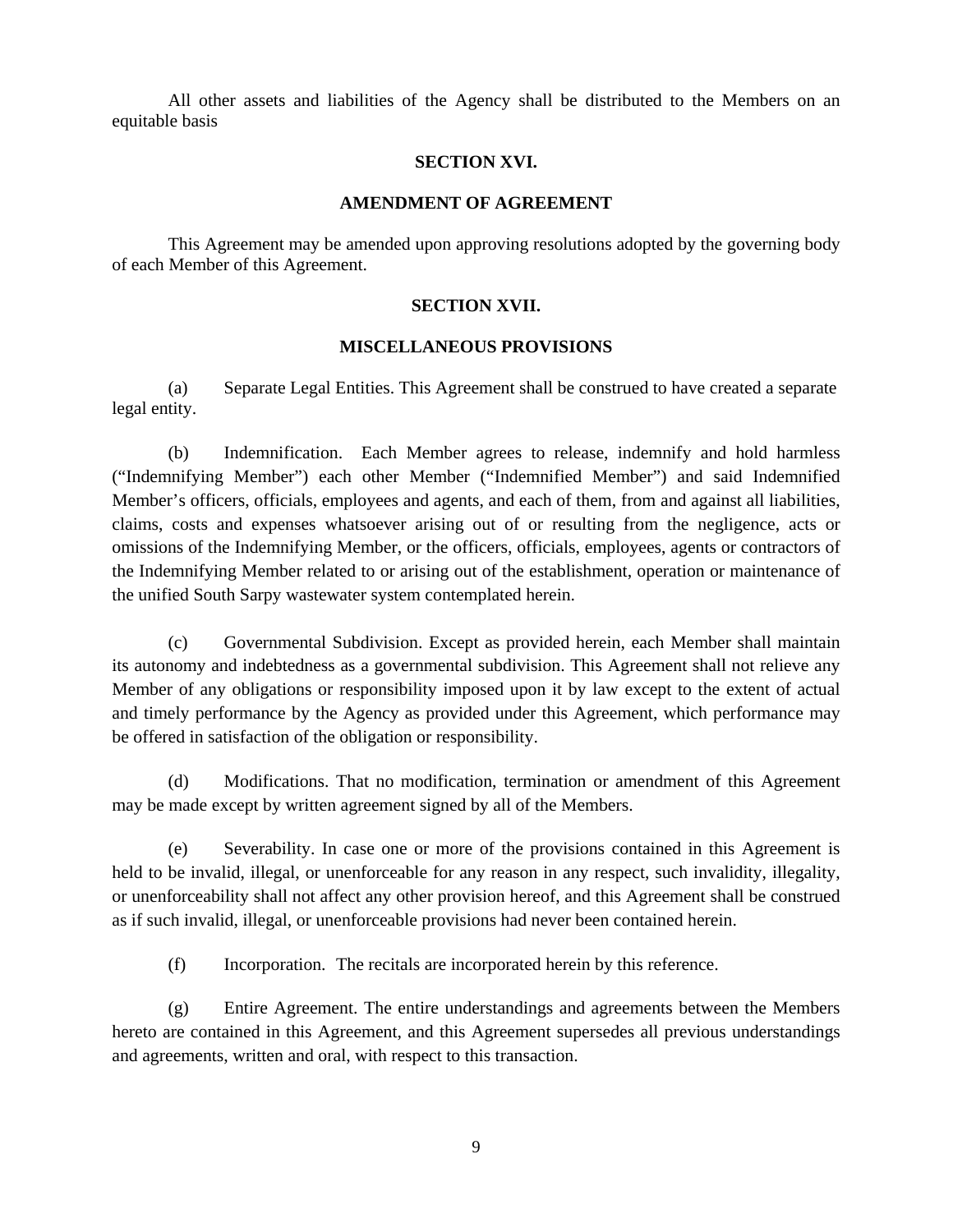(h) Assignment. This Agreement, or any benefit, interest, obligation, or responsibility of any Member under this Agreement, may not be assigned by any Member without express written consent of all of the Members.

(i) Further Assurances. From and after the Effective Date of this Agreement, the Members agree to cooperate with each other and will use commercially reasonable efforts to implement the transactions contemplated by this Agreement. Each Member, at any time and from time to time, upon request by any other Member and without further consideration, shall take or cause to be taken such actions and execute, acknowledge and deliver, or cause to be executed, acknowledged and delivered, such additional assurances as may be required and reasonably requested for confirming and accomplishing the matters and transactions hereunder. Such assurances shall be in the form and content satisfactory to the requesting and responding Members, without increasing or extending any cost, duty or liability of the responding Member.

(j) Counterparts. This Agreement may be executed in one or more counterparts, each and all of which shall constitute an original and all of which when taken together shall constitute the same agreement.

(k) Nondiscrimination. Notwithstanding anything in this Agreement to the contrary, (i) each Member agrees that it and any of its subcontractors shall not discriminate against any employee or applicant for employment to be employed in performance of this Agreement, with respect to the employee's or applicant's hire, tenure, terms, conditions, or privileges of employment, because of race, color, religion, sex, disability, or national origin; and (ii) one or more of the Members is a recipient of federal funds, and as a result all required contractual provisions related to such federal funds shall be deemed incorporated into this Agreement by this reference and binding upon the Members.

(l) Remedies. All remedies under this Agreement shall be cumulative and not restrictive of other remedies. The Members agree that any Member shall have the right to exercise any remedies available to it at law or in equity, including without limitation, specific performance.

 IN WITNESS WHEREOF, the Members have caused this Joint Public Agency Act Agreement to be executed by the duly authorized officers on the last date and year written below.

## SARPY COUNTY, NEBRASKA

Date:

\_\_\_\_\_\_\_\_\_\_\_\_\_\_\_\_\_\_\_\_\_\_\_\_\_\_\_\_

Chairman of Board of Commissioners

Attest:

County Clerk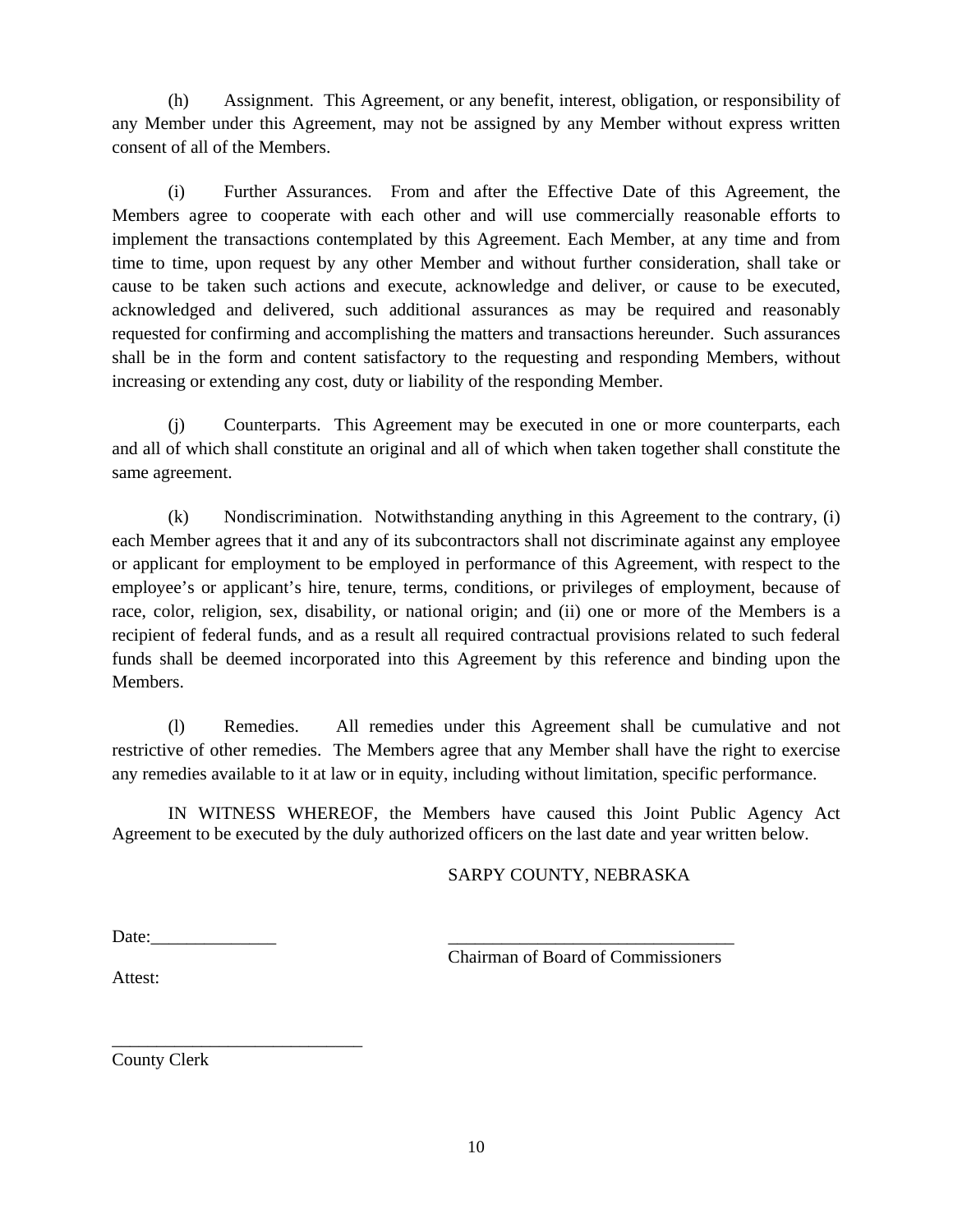## CITY OF BELLEVUE

Date:\_\_\_\_\_\_\_\_\_\_\_\_\_\_ \_\_\_\_\_\_\_\_\_\_\_\_\_\_\_\_\_\_\_\_\_\_\_\_\_\_\_\_\_\_\_\_

Attest:

\_\_\_\_\_\_\_\_\_\_\_\_\_\_\_\_\_\_\_\_\_\_\_\_\_\_\_\_ Kay Dammast, City Clerk

Rita Sanders, Mayor

CITY OF PAPILLION

Date:\_\_\_\_\_\_\_\_\_\_\_\_\_\_ \_\_\_\_\_\_\_\_\_\_\_\_\_\_\_\_\_\_\_\_\_\_\_\_\_\_\_\_\_\_\_\_

Attest:

David P. Black, Mayor

Elizabeth Butler, City Clerk

\_\_\_\_\_\_\_\_\_\_\_\_\_\_\_\_\_\_\_\_\_\_\_\_\_\_\_\_

CITY OF LA VISTA

Date:\_\_\_\_\_\_\_\_\_\_\_\_\_\_ \_\_\_\_\_\_\_\_\_\_\_\_\_\_\_\_\_\_\_\_\_\_\_\_\_\_\_\_\_\_\_\_

Attest:

Douglas Kindig, Mayor

\_\_\_\_\_\_\_\_\_\_\_\_\_\_\_\_\_\_\_\_\_\_\_\_\_\_\_\_ Pamela A. Buethe, CMC City Clerk

CITY OF GRETNA

Date:\_\_\_\_\_\_\_\_\_\_\_\_\_\_ \_\_\_\_\_\_\_\_\_\_\_\_\_\_\_\_\_\_\_\_\_\_\_\_\_\_\_\_\_\_\_\_

Jim Timmerman, Mayor

Attest:

\_\_\_\_\_\_\_\_\_\_\_\_\_\_\_\_\_\_\_\_\_\_\_\_\_\_\_\_ Tammy Tisdall, City Clerk